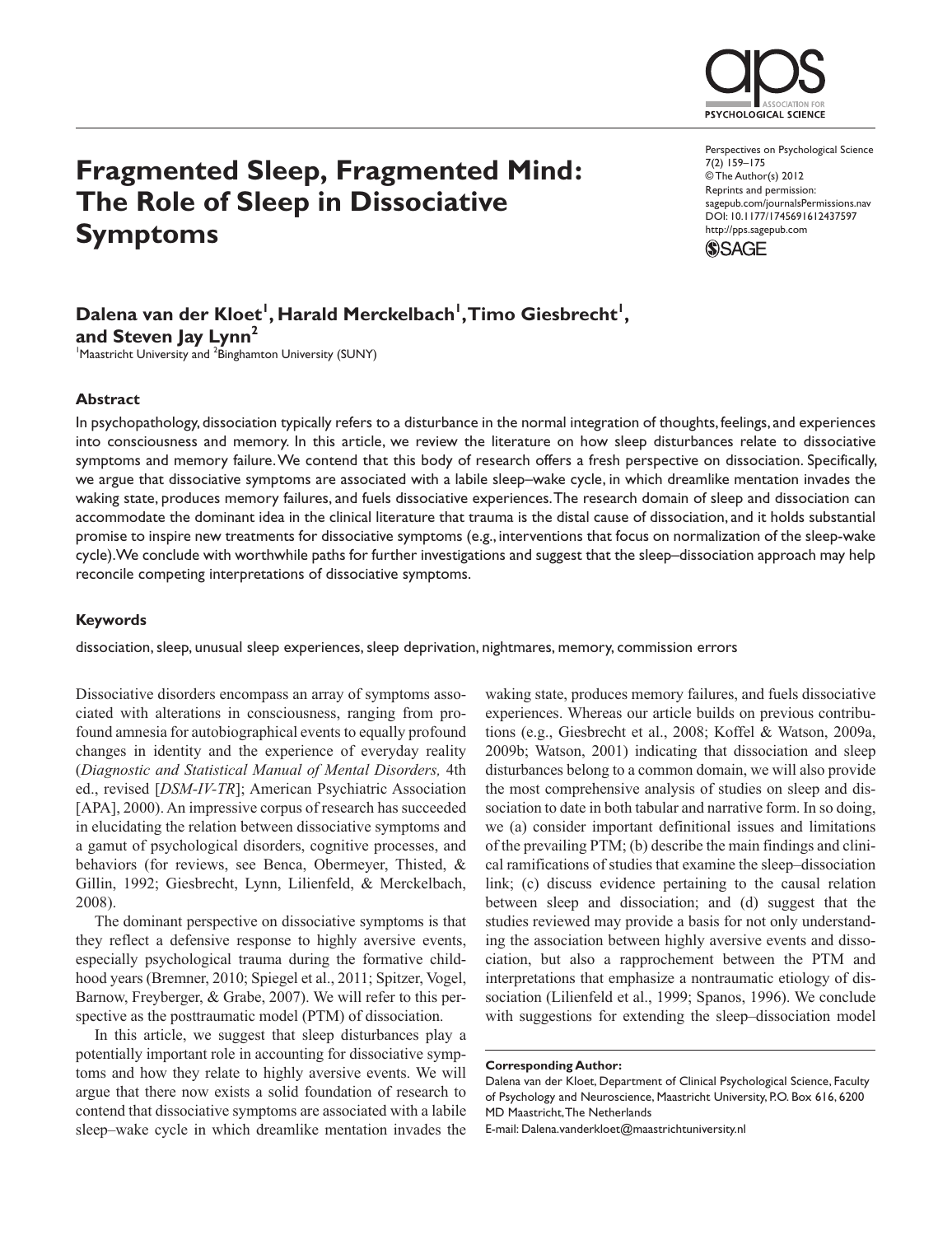and call for future research on the link between sleep and dissociation.

## **Defining Dissociation**

The DSM-IV-TR defines dissociation as "a disruption in the usually integrated function of consciousness, memory, identity, or perception of the environment" (APA, 2000, p. 519). In the clinical literature, a distinction is often made between dissociative *states* and dissociative *traits* (e.g., Bremner, 2010; Bremner & Brett, 1997). Whereas state dissociation is viewed as a transient symptom (e.g., acute dissociation during a traumatic event), trait dissociation is viewed as an integral aspect of personality. As dissociative symptoms are prevalent in both nonclinical and clinical populations, dissociation has commonly been conceptualized as ranging on a continuum, from nonpathological manifestations of daydreaming to more severe disturbances typical of dissociative disorders (Bernstein & Putnam, 1986). These disorders include dissociative amnesia (extensive forgetting typically associated with highly aversive events), dissociative fugue (short-lived reversible amnesia for personal identity, involving unplanned travel or wandering), depersonalization disorder (DPD; feeling as though one is an outside observer of one's body and feeling like an automaton or like living in a dream or a movie; an experience technically referred to as derealization), and dissociative identity disorder (DID; experiencing two or more distinct identities that recurrently take control over one's behavior, APA, 2000).

Epidemiological studies among psychiatric inpatients and outpatients have yielded prevalence rates of dissociative disorders in the 4%–29% range (Ross, Anderson, Fleisher, & Norton, 1991; Sar, Tutkun, Alyanak, Bakim, & Baral, 2000; Tutkun et al., 1998; for reviews, see Foote, Smolin, Kaplan, Legatt, & Lipschitz, 2006; Spiegel et al., 2011). Although a recent study of women in the general population of Turkey reported a prevalence rate of 18.3% for lifetime diagnoses of a dissociative disorder (Sar, Akyüz, & Dogan, 2009), studies generally find a much lower prevalence in the general population, with rates on the order of 1%–3% (Lee, Kwok, Hunter, Richards, & David, 2012; Rauschenberger & Lynn, 1995; Sandberg & Lynn, 1992). Variability in prevalence across studies is probably due to methodological and perhaps cultural differences, rather than gender differences, as Sar et al.'s (2009) study might suggest. Indeed, Sandberg and Lynn (1992) found that only 6% of female college students who scored in the top 15% on the *Dissociative Experiences Scale* (DES; Bernstein & Putnam, 1986) could be diagnosed with a dissociative disorder, and none of the students who scored below the mean on the measure qualified for a diagnosis of dissociative disorder. Most important, dissociative symptoms are not limited to the dissociative disorders. Certain diagnostic groups, notably patients with borderline personality disorder, posttraumatic stress disorder (PTSD), obsessive–compulsive disorder (Rufer, Fricke, Held, Cremer, & Hand, 2006), and

schizophrenia (Allen & Coyne, 1995; Merckelbach, à Campo, Hardy, & Giesbrecht, 2005; Yu et al., 2010) also display heightened levels of dissociation.

Most authors concur that certain clusters of symptoms (e.g., derealization and depersonalization) are core features of dissociation (Holmes et al., 2005). For example, the *Structured Clinical Interview for DSM-IV Dissociative Disorders* (SCID-D, Steinberg, Cicchetti, Buchanan, Rakfeldt, & Rounsaville, 1994) assesses a set of symptom clusters, including depersonalization, derealization, dissociative amnesia, and alterations in identity/identity confusion.

The DES (Bernstein & Putnam, 1986; for more recent versions, see Carlson & Putnam, 2000; Wright & Loftus, 1999) is the most widely used self-report measure of dissociation. This scale measures dissociation with items such as "Some people sometimes have the experience of feeling as though they are standing next to themselves or watching themselves do something and they actually see themselves as if they were looking at another person," and "Some people find that sometimes they are listening to someone talk and they suddenly realize that they did not hear part or all of what was said." Early studies employing the DES concluded that dissociation can best be described as a multifaceted construct composed of three main factors or dimensions: obliviousness/amnesia, depersonalization/derealization, and imagination/absorption (Carlson et al., 1991). Most authors also agree that the first two dimensions obliviousness/amnesia and depersonalization/derealization define the more pathological manifestations of dissociation. Accordingly, key items of the DES that refer to such manifestations have been grouped together on an empirical basis as the *dissociative taxon* (DES-T, Waller & Ross, 1997). Although researchers and theorists have proposed different constructs and classification schemes to define or elucidate the complex nature of dissociation and its diverse manifestations, so far these attempts have done little to help us understand the genesis of dissociative symptoms.

## **Dissociation and Trauma**

One prominent interpretation of the origins of dissociative disorders is that they are the direct result of exposure to traumatic experiences, and that dissociative symptoms can best be understood as mental strategies to cope with or avoid the impact of highly aversive experiences (e.g., Spiegel et al., 2011). We refer to this interpretation as the PTM. According to the PTM, individuals rely on dissociation to escape from painful memories (Gershuny & Thayer, 1999). Once they have learned to use this defensive coping mechanism, it can become automatized and habitual, even emerging in response to minor stressors (Van der Hart & Horst, 1989). The idea that dissociation can serve a defensive function can be traced back to Pierre Janet (1899/1973), one of the first scholars to link dissociation to psychological trauma (Hacking, 1995).

The PTM casts the clinical observation that dissociative disorders are linked to a trauma history in straightforward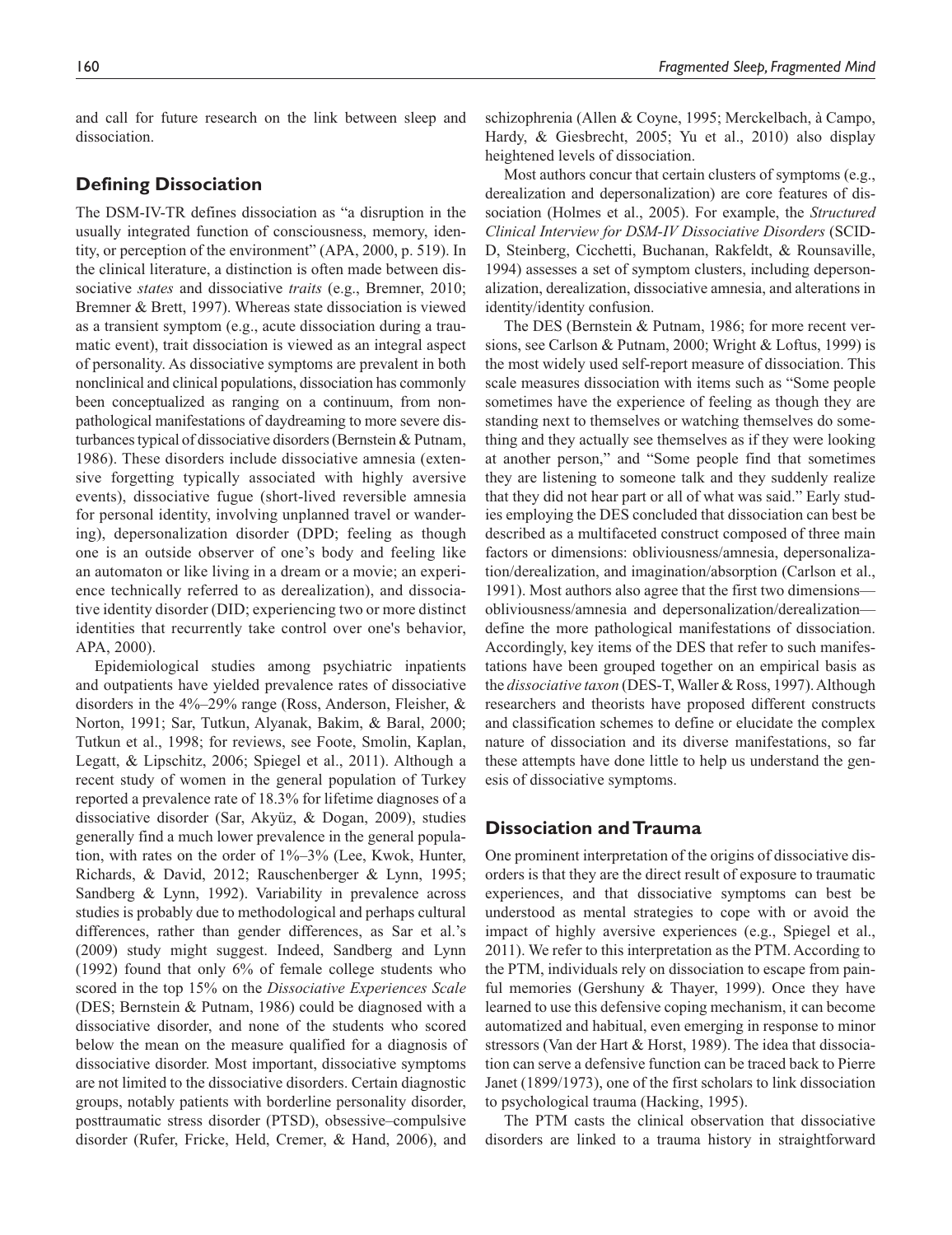causal terms (Gershuny & Thayer, 1999). For example, Gast, Rodewald, Nickel, and Emrich (2001) interpreted the positive correlation between self-reported trauma and dissociative disorders in their clinical sample as follows: "These results give further evidence for the posttraumatic model of dissociative disorders, which conceptualizes dissociative disorders as a result of repeated, severe, and overwhelming traumatic experiences during childhood" (Gast et al., 2001, p. 257). Likewise, Vermetten, Schmahl, Lindner, Loewenstein, and Bremner (2006) found that the DID patients in their subsample  $(n = 15)$ all suffered from PTSD and concluded: "These results are consistent with the conceptualization of dissociative identity disorder as an extreme form of early-abuse-related PTSD" (p. 633).

The empirical support for this causal interpretation, however, is the subject of intense debate (Bremner, 2010; Giesbrecht, Lynn, Lilienfeld, & Merckelbach, 2010; Kihlstrom, 2005). Whereas a comprehensive review of the literature on trauma and dissociation is outside the scope of this article, we will briefly touch on several limitations of studies investigating the link between trauma and dissociation. One major limitation is that the majority of studies reporting links between self-reported trauma and dissociation are based on cross-sectional designs. The correlational data that these designs yield do not allow for strong causal claims (Merckelbach & Muris, 2002). In addition, the reliance on self-report measures of trauma may be problematic, as individuals suffering from dissociative symptoms typically score high on measures of fantasy proneness, a disposition to engage in extensive and vivid fantasizing. The overlap with fantasy proneness may limit the conclusions that can be derived from self-reports of dissociative individuals (Merckelbach et al., 2005), given that the propensity to fantasize may potentially lead to over- or underreporting of traumatic experiences (see Giesbrecht et al., 2008). Furthermore, individuals scoring high on dissociation report more cognitive failures (i.e., everyday slips and lapses) than individuals scoring low on dissociation. People who frequently make such slips and lapses often mistrust their own cognitive capacities and tend to overvalue the hints and cues provided by others (Merckelbach, Horselenberg, & Schmidt, 2002; Merckelbach, Muris, Rassin, & Horselenberg, 2000). This vulnerability to suggestive information, which may bias or distort memory reports, thus limits conclusions that can be drawn from studies that rely solely on self-reports to investigate the trauma-dissociation link (Merckelbach & Jelicic, 2004).

Even more germane to our discussion, the PTM articulates why, but not how, trauma produces dissociative symptoms. Accordingly, researchers and theorists sensitive to the limitations of the PTM have begun to explore other avenues to understand the potentially complex link between dissociation and trauma. More specifically, some investigators (see Giesbrecht et al., 2008; Watson, 2001) have proposed that dissociative symptoms like derealization, depersonalization, and absorption are associated with sleep-related experiences, due to their dreamlike character, and further noted that sleep-related

experiences can mediate or moderate the link between highly aversive events and manifestations of dissociative symptoms. In the remainder of this article, we review the available evidence that provides the basis for our perspective on how sleeprelated experiences, in concert with aversive events, might produce or exacerbate dissociative symptoms. Our perspective explicitly acknowledges traumatic experiences as potentially distal causes of dissociation, with sleep disturbances acting as the more proximal cause of dissociation, and contributes to a growing literature that addresses the relation between sleep and dissociation (Giesbrecht et al., 2008, 2010; Koffel & Watson, 2009a, 2009b; Watson, 2001, 2003).

#### **Dissociation and Sleep**

The idea that dissociative symptoms such as absorption, derealization, and depersonalization originate from sleep is not entirely new. In the 19th century, double consciousness (or *dédoublement*), the historical precursor of DID (formerly known as multiple personality disorder), was often described as *somnambulism*, which refers to a state of sleepwalking. Patients suffering from this disorder were referred to as *somnambules* (Hacking, 1995), and many 19th century scholars believed that these patients were switching between a "normal state" and a "somnambulistic state." Hughlings Jackson, a well-known English neurologist from this era, viewed dissociation as the uncoupling of normal consciousness that resulted in what he termed "the dreamy state" (Meares, 1999). A century later, Levitan (1967) hypothesized that "depersonalization is a compromise state between dreaming and waking" (p. 157), and Arlow (1966) observed that the dissociation between the "experiencing self" and the "observing self" serves as the basis of depersonalized states, as it emphasizes its occurrence, especially in dreams. Likewise, Franklin (1990) considered dreamlike thoughts, the amnesia one usually has for dreams, and the lack of orientation of time, place, and person during dreams to be strikingly similar to the amnesia DID patients often report for their traumas (Franklin, 1990). In addition, Barrett (1994, 1995) described the similarity between dream characters and "alter personalities," reported in conjunction with cases of multiple personality disorder, with respect to cognitive and sensory abilities, movement, amnesia, and continuity with normal waking. Barrett contended that the sequelae of adult trauma act as precursors to REM fragmentation, sleep paralysis, and other unusual sleep experiences. The many similarities between dreaming states and dissociative symptoms are also a recurrent theme in the more recent clinical literature (e.g., Bob, 2004).

Anecdotal evidence supports the idea that sleep disruptions are linked to dissociation. For example, in patients with DPD, symptoms are worse when they are tired (Simeon & Abugel, 2006), and one case study highlighted the comorbidity of dissociative symptoms and sleep problems like cataplexy (a sudden and transient episode of loss of muscle tone, often brought on by strong emotions), which is a hallmark feature of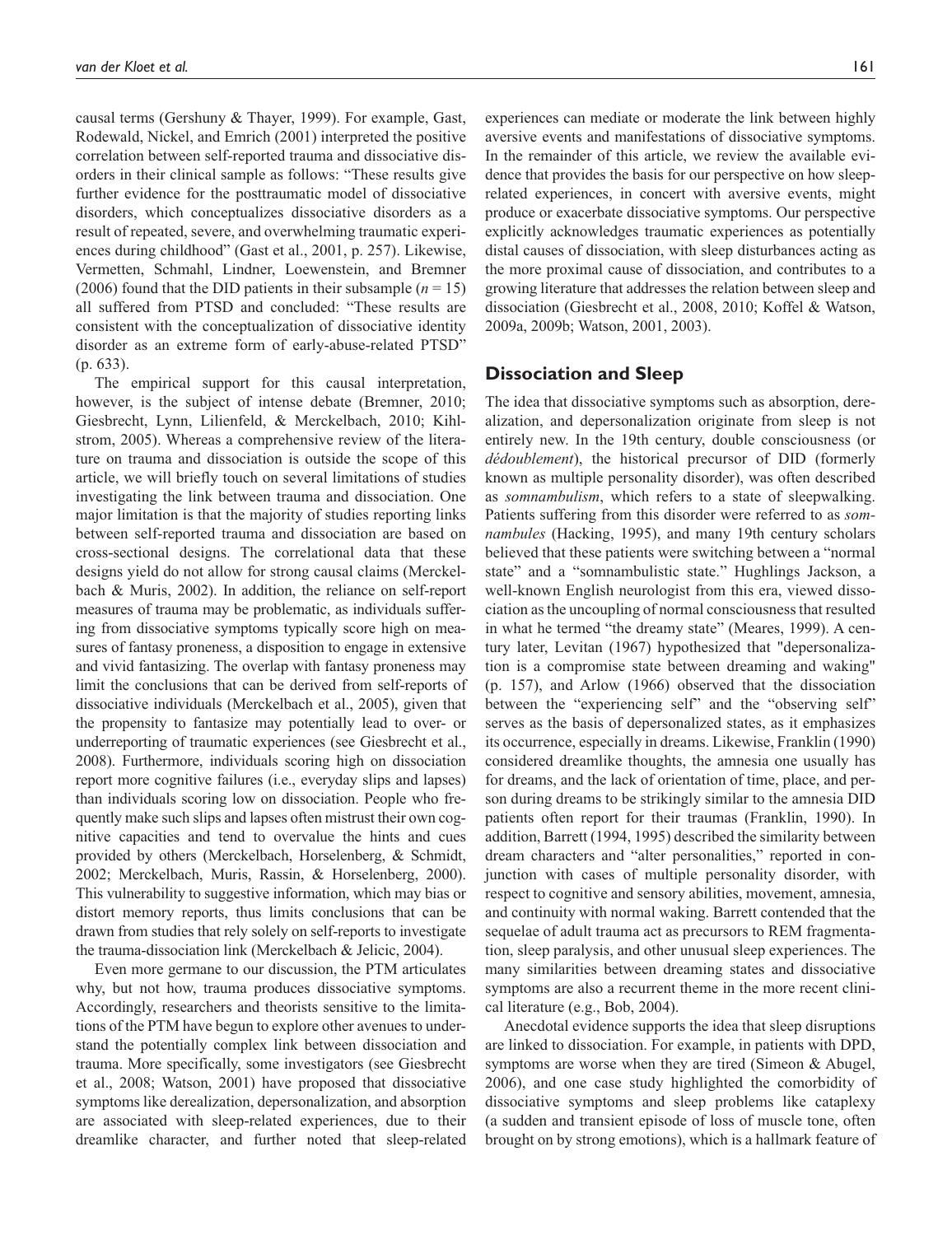narcolepsy (a chronic sleep disorder, characterized by an excessive urge to fall asleep at inappropriate times; LaVia & Brewerton, 1996). Among participants who report memories of childhood sexual abuse, experiences of sleep paralysis<sup>1</sup> typically are accompanied by raised levels of dissociative symptoms (Abrams, Mulligan, Carleton, & Asmundson, 2008; McNally & Clancy, 2005a). Finally, Gurstelle and Oliveira (2004) speculated about the existence of a newly identified state of consciousness, *daytime parahypnagogia*, which they described as "a transient and fleeting episode, that is dissociative, trance-like, dreamlike, uncanny, and often pleasurable" (p. 166), and which would be most likely to occur when one is tired or suffering from attention fatigue.

Patients with mood disorders, anxiety disorders (including PTSD), schizophrenia, and borderline personality disorder conditions with relatively high levels of dissociative symptoms—as a rule exhibit sleep abnormalities. Such abnormalities have been extensively studied in the context of these disorders (see for a review, Benca et al., 1992; Brunner, Parzer, Schmitt, & Resch, 2004), and recent research points to fairly specific associations between certain sleep complaints (e.g., insomnia, nightmares) and certain forms of psychopathology (e.g., depression, PTSD; Koffel & Watson, 2009a). For example, Ginzburg and colleagues (2006) found evidence for a dissociative subtype among PTSD patients, which exhibits a specific constellation of symptoms, including high dissociation levels, high hypervigilance, and sleep difficulties (Ginzburg et al., 2006).

### **Literature Search**

We identified studies on sleep and dissociative tendencies through searches of the PsycINFO and Medline electronic databases. We used the entry terms *dissociation, dissociative, derealization, depersonalization, amnesia, absorption*, and *multiple personality disorder*, in combination with other terms including *sleep, hypnopompic hallucinations, hypnagogic hallucinations*<sup>2</sup> , *nocturnal experience, dream, nightmare*, and *insomnia*. We limited our search to articles written in English and published after 1980, the year in which the dissociative disorders were first introduced in the *DSM-III* (APA, 1980). Our literature search yielded 2,696 hits. We then examined titles and abstracts to identify empirical studies using adult samples. The search was not restricted to patient populations with formal diagnoses of dissociative or sleep disorders. We also identified additional articles that might be relevant by examining the references from articles selected during the literature search. This procedure yielded 38 studies. However, to be included in our review, studies were required to include at least one (sub) analog or diagnosed sample of patients with a dissociative disorder or a sleep disorder (with a sample size of 10 or more) or rely on a standardized self-report measure of dissociation (e.g., DES) in a clinical or nonclinical sample (with a sample size of 20 or more). Another requirement was that the article reported statistics directly relevant to the

relation between dissociation and sleep. This procedure resulted in the 23 studies listed in Table 1.

In the next section, we summarize research that examines dissociative symptoms and sleep and then discuss how sleep is related to memory. In the final section, we address practical implications of the sleep-dissociation link, proffer suggestions for future research, and argue that the sleep–dissociation perspective points to a mechanism that can help reconcile the PTM- and nontrauma-based interpretations of the origins of dissociation.

## **Systematic Studies on Dissociation and Sleep Phenomena**

In the general population, both dissociative symptoms (e.g., depersonalization, Aderibigbe, Bloch, & Walker, 2001) and sleep problems are highly prevalent. For example, 29% of American adults report sleep problems (National Sleep Foundation, 2005). This high prevalence rate allows researchers to study a variety of sleep experiences and relate these to the severity of dissociative symptoms in general population samples. The *Iowa Sleep Experiences Survey* (ISES; Watson, 2001) is a widely used measure that assesses two categories of sleep experiences: The general sleep subscale relates to hypnagogic hallucinations, recurring dreams, nightmares, and waking dreams (i.e., dreams that are confused with reality), and the lucid dreaming subscale of the ISES relates to dreams people report they can control. Research using longitudinally collected daily ratings of sleep-related variables demonstrated that the ISES is a valid measure (Watson, 2003).

In a pioneering study, Watson (2001) relied on two large samples of undergraduate students and showed that dissociative symptoms—as indexed by the DES—are linked to self-reports of vivid dreams, nightmares, recurrent dreams, hypnopompic imagery, and other unusual sleep phenomena measured by the general sleep subscale of the ISES (Watson, 2001). The correlation of the ISES lucid dreaming subscale with the DES was considerably smaller than the association between the ISES general sleep subscale and the DES.

To investigate whether this specific pattern of findings holds when investigating all evidence available in the published literature, we combined the findings from existing studies that relied on the ISES and the DES (see Tables 1 and 2) by means of a random effects model using the metaphor package (Viechtbauer, 2010). The results of these analyses mirror Watson's (2001) initial findings. Specifically, the DES exhibited an average correlation of  $r = .41$ , CI: [.35; .48], with the ISES general sleep subscale and a significantly lower correlation of  $r = 17$ , CI: [.11; .23], with the lucid dreaming subscale.

Tables 1 and 2 summarize the results of all studies that examined dissociative symptoms and abnormal sleep phenomena. Taken together, the 23 studies summarized in Tables 1 and 2 support several conclusions. First, as can be seen, with the exception of the study by Hartman, Crisp, Sedgwick, and Borrow (2001), Watson's (2001) basic findings have been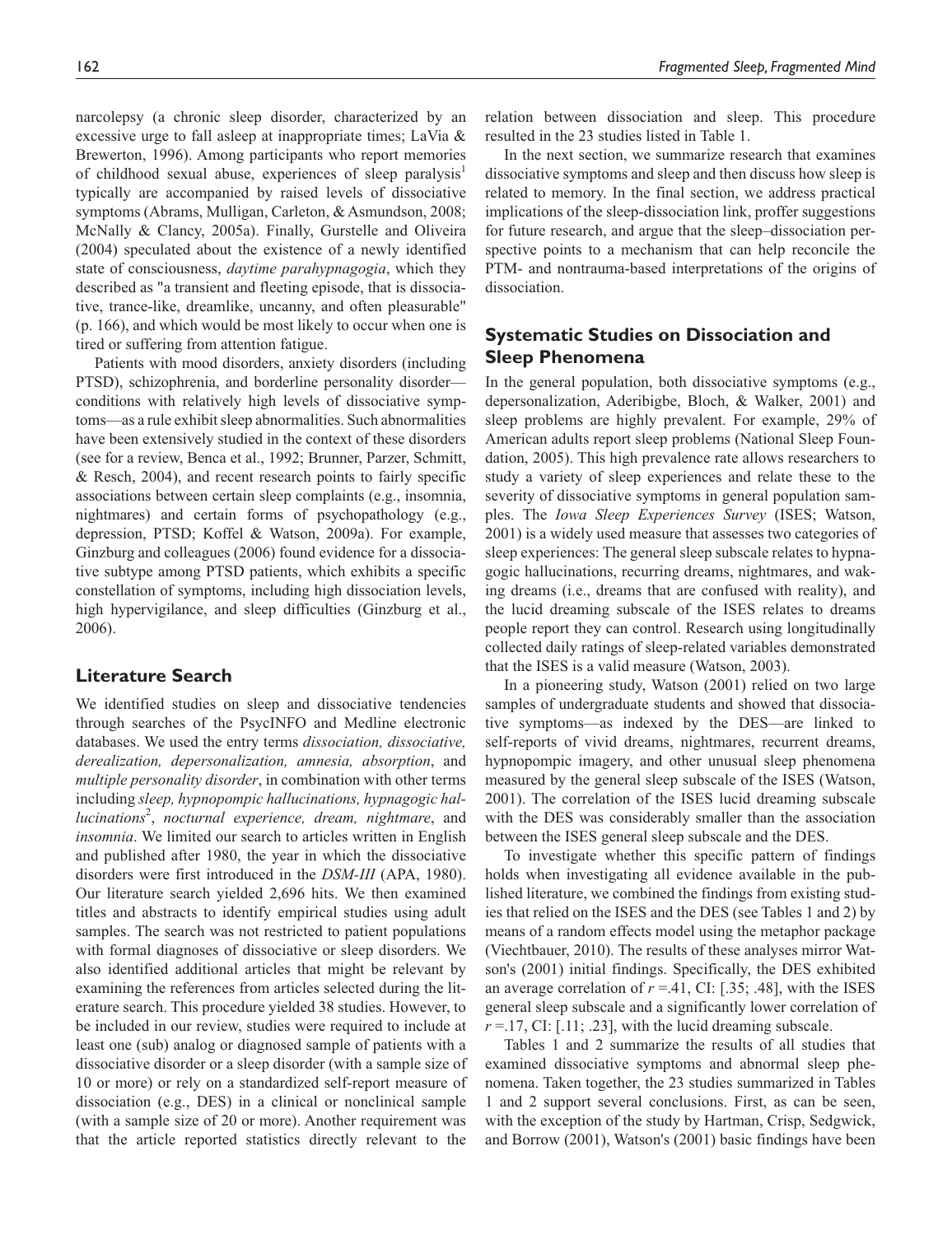| Study                                                                                                 | Dissociation and its correlates                                                                                                                                                            |
|-------------------------------------------------------------------------------------------------------|--------------------------------------------------------------------------------------------------------------------------------------------------------------------------------------------|
| Abrams, Mulligan, Carleton, and Asmundson (2008)<br>$N = 263$ adults reporting childhood sexual abuse |                                                                                                                                                                                            |
| Sleep paralysis<br>Agargun, Kara, Ozer, Selvi, Kiran, & Kiran (2003)                                  | $DES = 0.31 - 0.35$                                                                                                                                                                        |
| $N = 292$ students<br><b>VDAS</b>                                                                     | $DES = 0.41$                                                                                                                                                                               |
| Fassler, Knox, and Lynn (2006)<br>$N = 163$ students                                                  |                                                                                                                                                                                            |
| <b>ISES General Sleep</b><br><b>ISES Lucid Dreaming</b>                                               | $DES = 0.35$ , TAS = 0.49, MCSD = $-.13$<br>$DES = 0.10, TAS = 0.15, MCSD = -.05$                                                                                                          |
| Giesbrecht and Merckelbach (2004)<br>$N = 94$ students                                                |                                                                                                                                                                                            |
| <b>ISES General Sleep</b><br><b>ISES Lucid Dreaming</b><br><b>MEQ</b>                                 | $DES = 0.38$ , $DES-T = 0.38$<br>$DES = 0.23$ , $DES-T = 0.24$<br>$DES = 0.09$ , $DES-T = 0.12$                                                                                            |
| Giesbrecht and Merckelbach (2006a)<br>$N = 205$ students                                              |                                                                                                                                                                                            |
| <b>ISES General Sleep</b><br><b>ISES Lucid Dreaming</b>                                               | $DES = 0.35$ , $DES-T = 0.35$ , $CEQ = 0.38$<br>$DES = 0.08$ , $DES-T = 0.10$ , $CEQ = 0.10$                                                                                               |
| Giesbrecht and Merckelbach (2006b)<br>$N = 87$ students                                               |                                                                                                                                                                                            |
| <b>ISES General Sleep</b><br><b>ISES Lucid Dreaming</b>                                               | $DES = 0.37$<br>$DES = 0.01$                                                                                                                                                               |
| Giesbrecht, Jongen, Smulders, and Merckelbach (2006)<br>$N = 67$ students                             |                                                                                                                                                                                            |
| <b>ISES General Sleep</b><br><b>ISES Lucid Dreaming</b>                                               | $DES = 0.55$ , $DES - T = 0.47$<br>$DES = 0.09$ , $DES-T = 0.05$                                                                                                                           |
| Giesbrecht, Smeets, Leppink, Jelicic, and Merckelbach (2007)<br>$N = 25$ students                     |                                                                                                                                                                                            |
| SSS<br>POMS Fatigue-Inertia subscale                                                                  | $CADS = 0.51, PDEQ = 0.51$<br>$CADS = 0.48, PDEQ = 0.43$                                                                                                                                   |
| Koffel (2011)<br>$N = 200$ patients                                                                   |                                                                                                                                                                                            |
| ISDI Unusual Sleep Experiences Subscale                                                               | DPS-Imagination = 0.39, DPS-Detachment = 0.35, DPS-<br>Obliviousness $= 0.38$                                                                                                              |
| Koffel and Watson (2009b)<br>$N = 376$ students                                                       |                                                                                                                                                                                            |
| <b>ISES General Sleep</b><br>Levin and Fireman (2002a)<br>$N = 116$ students                          | Dissociation composite (DES, DPS) = 0.45                                                                                                                                                   |
| Nightmare frequency<br>Nightmare distress                                                             | $DES = 0.30, DES-T = 0.21$<br>$DES = 0.30$ , $DES-T = 0.36$                                                                                                                                |
| Ross (2011)<br>$N = 303$ DID patients                                                                 | Sleepwalking frequency = $54.3\%$ *                                                                                                                                                        |
| $N = 303$ psychiatric outpatients<br>$N = 502$ general population                                     | Sleepwalking frequency = 0.7%<br>Sleepwalking frequency = 16.6%<br>(Comparison DID patients vs. Chinese psychiatric outpa-<br>tients: Effect size $r = 0.60$ . Comparison DID patients vs. |
| Semiz, Basoglu, Ebrinc, and Cetin (2008)                                                              | Canadian general population: Effect size $r = 0.53$ )                                                                                                                                      |
| $N = 88$ borderline patients<br><b>VDAS</b>                                                           | $DES = 0.58$                                                                                                                                                                               |

**Table 1.** Summary of Pearson Product-Moment Correlations Reported by Studies on the Sleep-Dissociation Link, Listed in Alphabetical Order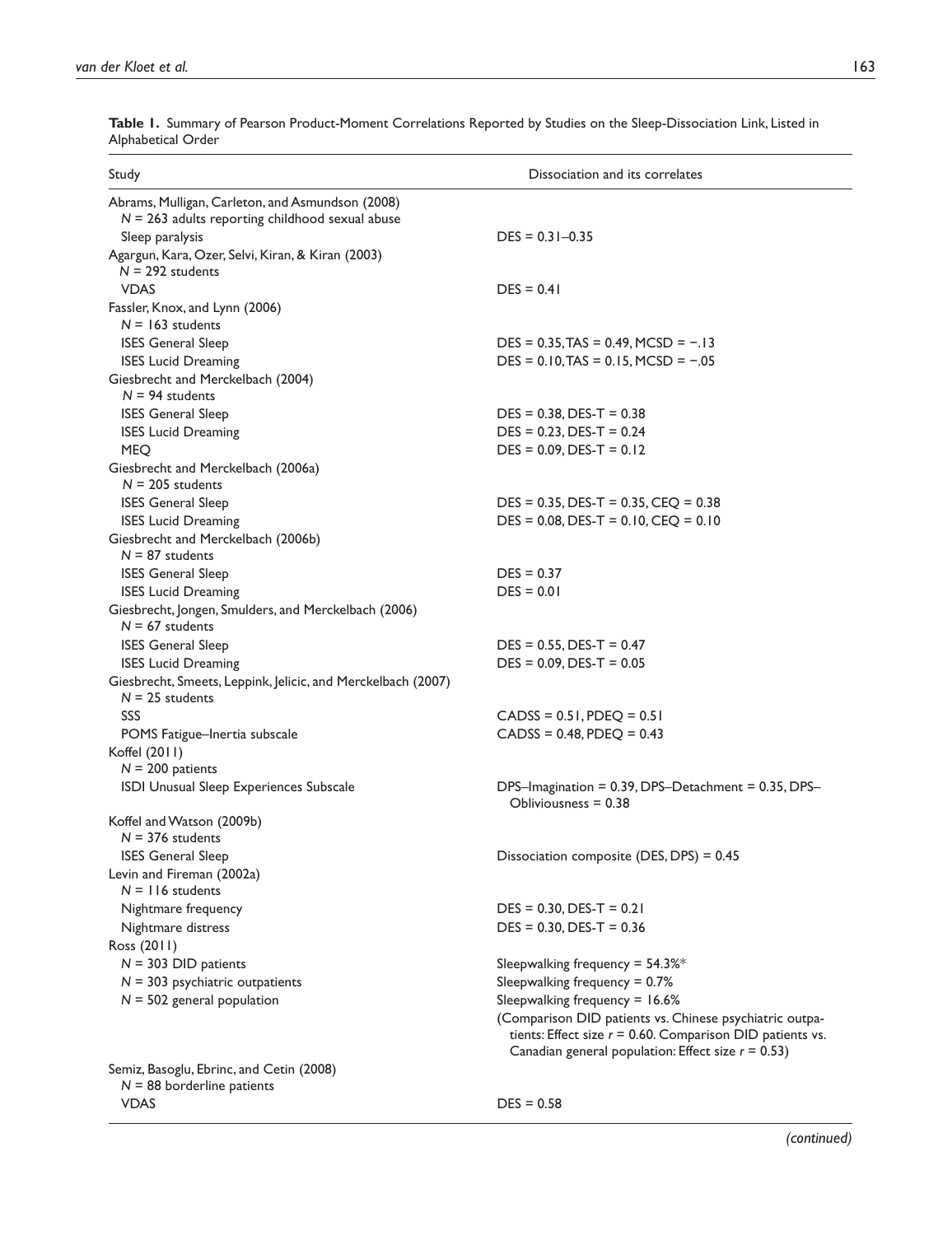#### **Table 1.** (continued)

| Study                                                    | Dissociation and its correlates                                         |  |
|----------------------------------------------------------|-------------------------------------------------------------------------|--|
| Soffer-Dudek and Shahar (2009)                           |                                                                         |  |
| $N = 273$ students, retest $N = 214$ students            |                                                                         |  |
| <b>ISES General Sleep</b>                                | $DES = 0.33, RTS = 0.35$                                                |  |
| <b>ISES Lucid Dreaming</b>                               | $DES = 0.16, RTS = 0.19$                                                |  |
| <b>ISES General Sleep retest</b>                         | $DES = 0.44$ , RTS = 0.25                                               |  |
| <b>ISES Lucid Dreaming retest</b>                        | $DES = 0.38, RTS = 0.26$                                                |  |
| Soffer-Dudek and Shahar (2011)                           |                                                                         |  |
| Time $1 N = 200$ students. Time $2 N = 155$ students     |                                                                         |  |
| <b>ISES General Sleep</b>                                | DES (Times $1-2$ ) = 0.39-0.41, CADSS (Times $1-2$ ) =<br>$0.28 - 0.29$ |  |
| <b>ISES Lucid Dreaming</b>                               | DES (Times $1-2$ ) = 0.15-0.29, CADSS (Times $1-2$ ) =<br>$0.14 - 0.15$ |  |
| Suszek and Kopera (2005)                                 |                                                                         |  |
| $N = 71$ medical students                                |                                                                         |  |
| Dream recall frequency                                   | $DES = 0.29$                                                            |  |
| Watson (2001)                                            |                                                                         |  |
| Sample 1 $N = 482$ students, Sample 2 $N = 466$ students |                                                                         |  |
| <b>ISES General Sleep</b>                                | Dissociation composite (DES, DPS, QED) = 0.53                           |  |
| <b>ISES Lucid Dreaming</b>                               | Dissociation composite (DES, DPS, QED) = 0.24                           |  |
| <b>ISES General Sleep</b>                                | Dissociation composite (DES, DPS, QED) = 0.54                           |  |
| <b>ISES Lucid Dreaming</b>                               | Dissociation composite (DES, DPS, QED) = 0.22                           |  |
| <b>Watson (2003)</b>                                     |                                                                         |  |
| $N = 169$ students                                       |                                                                         |  |
| <b>ISES General Sleep</b>                                | $DES = 0.30$ , $DPS = 0.52$                                             |  |
| Yu et al. (2010)                                         |                                                                         |  |
| $N = 608$ participants                                   |                                                                         |  |
| Dream Intensity Profile                                  | $DES = 0.35$                                                            |  |

Note. DES = Dissociative Experiences Scale; DPS = Dissociative Processes Scale; QED = Questionnaire of Experiences of Dissociation; ISES = Iowa Sleep Experiences Survey; DES-T = DES Taxon; MEQ = Morning-Evening Questionnaire; CEQ = Creative Experiences Questionnaire; SIMS = Structured Inventory of Malingered Symptomatology; TAS = Tellegen Absorption Scale; MCSD = Marlowe-Crowne Social Desirability Scale; CADSS = Clinician-Administered Dissociative States Scale; PDEQ = Peritraumatic Dissociative Experiences Questionnaire; SSS = Stanford Sleepiness Scale; RTS = Revised Transliminality Scale; POMS = Profile of Mood States; DID = dissociative identity disorder; VDAS = Van Dream Anxiety Scale, DIS-Q = Dissociation Questionnaire; ISDI = Iowa Sleep Disturbances Inventory. \**p* < .05

reproduced time and again. Replications have involved both studies that used sleep measures and samples similar to Watson's (2001), as well as studies that used different instruments and samples, yet produced findings that converge on Watson's (2001) conclusion that unusual sleep experiences and dissociative symptoms are linked. Moreover, the connection between sleep and dissociation is evident when researchers use instruments other than the DES to tap dissociative symptoms (e.g., Koffel & Watson, 2009b; Watson, 2003), and when they assess the more pathological manifestations of dissociation (e.g., the DES-T; Giesbrecht & Merckelbach, 2004, 2006).

Second, the connection between sleep and dissociation is specific in the sense that unusual sleep phenomena that are difficult to control, including nightmares and waking dreams, are related to dissociative symptoms, but lucid dreaming dreams that are controllable—are only weakly related to dissociative symptoms. In a recent study germane to this issue, 374 participants completed a comprehensive test battery, including measures of nightmares, initial insomnia, fatigue,

the *Inventory of Depression and Anxiety Symptoms* (Watson, O'Hara, Simms, Kotov, & Chmielewski, 2007), three dissociation measures, three measures of schizotypy (i.e., a tendency to experience hallucinations, magical thinking, disorganized thoughts, and unstable mood), and the ISES. The results prompted the authors to conclude that "unusual sleep experiences are specific to dissociation and schizotypy, whereas insomnia and lassitude are specific to depression and anxiety" (Koffel & Watson, 2009b, p. 551; see also van der Kloet, Giesbrecht, Lynn, Merckelbach, & de Zutter, 2011). In a sample of 71 medical students, Suszek and Kopera (2005) found dream recall frequency to be related to proneness to dissociation. Levin and Fireman (2002b) found greater levels of dissociation and schizotypy in individuals who reported three or more nightmares over a 3-week period than in individuals reporting two nightmares or less. As the researchers noted, this finding provides "further evidence for continuity between waking psychological dysfunction and dream disturbance" (p. 208). More recently, Yu (2010) found positive and significant correlations between the *Dream Intensity Scale*, the *Boundary*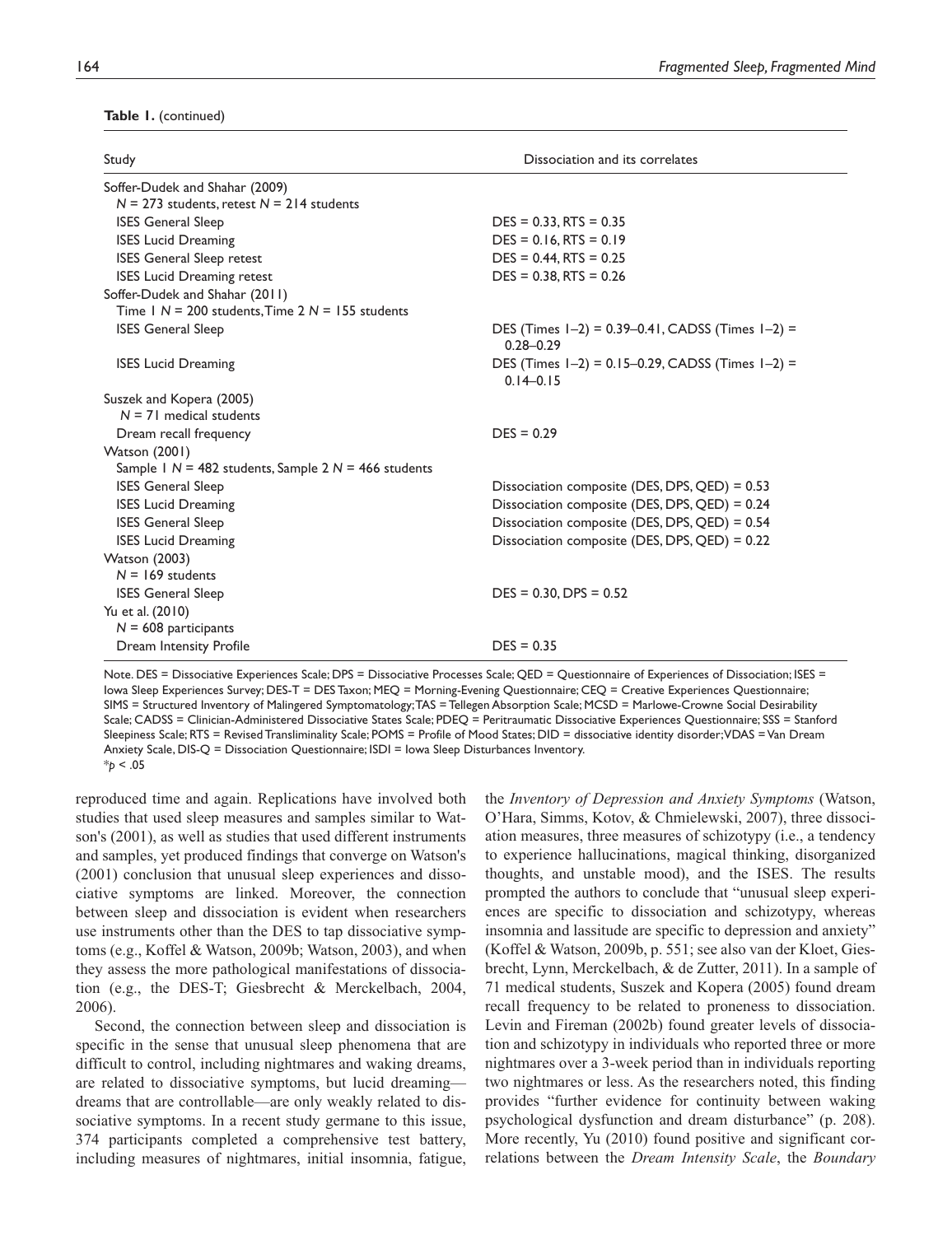| Study                                                                                               | Measure                                                       | <b>Effect size</b>                                                                                                                                                                       |
|-----------------------------------------------------------------------------------------------------|---------------------------------------------------------------|------------------------------------------------------------------------------------------------------------------------------------------------------------------------------------------|
| Agargun, Kara, Ozer, Selvi, Kiran, & Ozer<br>(2003)<br>$N = 30$ patients with dissociative disorder |                                                               | $r = 0.23$                                                                                                                                                                               |
| Patients with nightmare disorder $(n = 17)$                                                         | DES $M(SD) = 48.8(20.5)$                                      |                                                                                                                                                                                          |
| Patients without nightmare disorder<br>$(n = 13)$                                                   | DES $M(SD) = 36.5(18.9)$                                      |                                                                                                                                                                                          |
| Hartman et al. (2010)                                                                               |                                                               | $r = 0.12$                                                                                                                                                                               |
| Parasomnias $(N = 16)$                                                                              | $DIS-Q M (SD) = 1.6 (0.4)$                                    |                                                                                                                                                                                          |
| Normals $(N = 378)$                                                                                 | $DIS-Q M (SD) = 1.5 (0.4)$                                    |                                                                                                                                                                                          |
| Levin and Fireman (2002b)                                                                           |                                                               | DES: Comparison high vs. medium night-                                                                                                                                                   |
| $N = 116$ students, 21-day dream $log$                                                              |                                                               | mare, $r = 0.33$ ; comparison high vs.<br>low nightmare, $r = 0.42$ . DES-T:<br>Comparison high vs. medium night-<br>mare, $r = 0.29$ ; comparison high vs.<br>low nightmare, $r = 0.31$ |
| High nightmare                                                                                      | DES $M(SD) = 31.16 (17.91);$<br>DES-T $M(SD) = 18.70$ (16.89) |                                                                                                                                                                                          |
| Medium nightmare                                                                                    | DES $M(SD) = 20.08$ (14.48);<br>DES-T $M(SD) = 9.74$ (13.35)  |                                                                                                                                                                                          |
| Low nightmare                                                                                       | DES $M(SD) = 18.62$ (14.07);<br>DES-T $M(SD) = 8.90$ (13.61)  |                                                                                                                                                                                          |
| Ross (2011)                                                                                         |                                                               | Comparison DID patients vs. Chinese<br>psychiatric outpatients, $r = 0.60$ ;<br>comparison DID patients vs. Canadian<br>general population, $r = 0.53$                                   |
| $N = 303$ DID patients                                                                              | Proportion of sleepwalking: 54.3%*                            |                                                                                                                                                                                          |
| $N = 303$ Chinese psychiatric outpatients                                                           | Proportion of sleepwalking: 0.7%                              |                                                                                                                                                                                          |
| $N = 502$ Canadian general population                                                               | Proportion of sleepwalking: 16.6%                             |                                                                                                                                                                                          |

**Table 2.** Summary of Cross-Sectional Studies on the Sleep–Dissociation Link Comparing Groups, Listed in Alphabetical Order

Note. DES = Dissociative Experiences Scale; DIS-Q = Dissociation Questionnaire; DES-T = DES Taxon; DID = dissociative identity disorder. \**p* < .05

*Questionnaire*, and the DES in a group of 608 participants and concluded that "the breakdown in boundaries between different conscious states and the ability to cruise along the continuum of consciousness through, for example, voluntarily altering and self-suggesting dreams and conscious activities... are indicative of dissociative and conversion predispositions" (p. 196).

Third, one could argue that the link between unusual sleep experiences and dissociative symptoms rests on a spurious correlation. That is, due to their fantasy proneness, highly dissociative people might endorse atypical answer options on the ISES, rendering self-reports suspect. However, there is no basis for the contention that the connection between dissociative symptoms and unusual sleep experiences is the byproduct of a reporting bias related to demand characteristics or over-reporting: Studies employing instruments that tap overreporting (e.g., the *Structured Inventory of Malingered Symptomatology*; Smith & Burger, 1997) and demand characteristics (e.g., the *Marlowe-Crowne Social Desirability Scale*; Ballard, Crino, & Rubenfeld, 1988) have revealed no significant correlations between these scales and the ISES (Fassler, Knox, & Lynn, 2006; Giesbrecht & Merckelbach, 2006).

Fourth, the sleep-dissociation link is evident not only in analogue samples, but also in clinical populations. Accordingly, one group of researchers reported nightmare disorder (ND) in 17 out of 30 DID patients (Agargun, Kara, Ozer, Selvi, Kiran, & Ozer, 2003) and also found a 27.5% prevalence of nocturnal dissociative episodes in patients with dissociative disorders (Agargun et al., 2001). Semiz and colleagues (Semiz, Basoglu, Ebrinc, & Cetin, 2008) found that 49% of patients with borderline personality disorder suffered from ND and displayed significantly higher levels of dissociation, as measured with the DES, than patients not suffering from ND. In addition, Ross (2011) found that patients suffering from DID  $(n = 303)$  reported higher rates of sleepwalking than did a group of psychiatric outpatients  $(n = 303)$  and a sample from the general population  $(n = 502)$ .

Fifth, Hartman et al.'s (2001) study stands alone in contradicting the covariance of sleep disturbances and dissociation. Although these authors failed to find heightened dissociation levels in their sample of patients diagnosed with sleepwalking or night terror, their relatively small sample  $(N = 16)$  suggests that this isolated null finding should be interpreted with caution.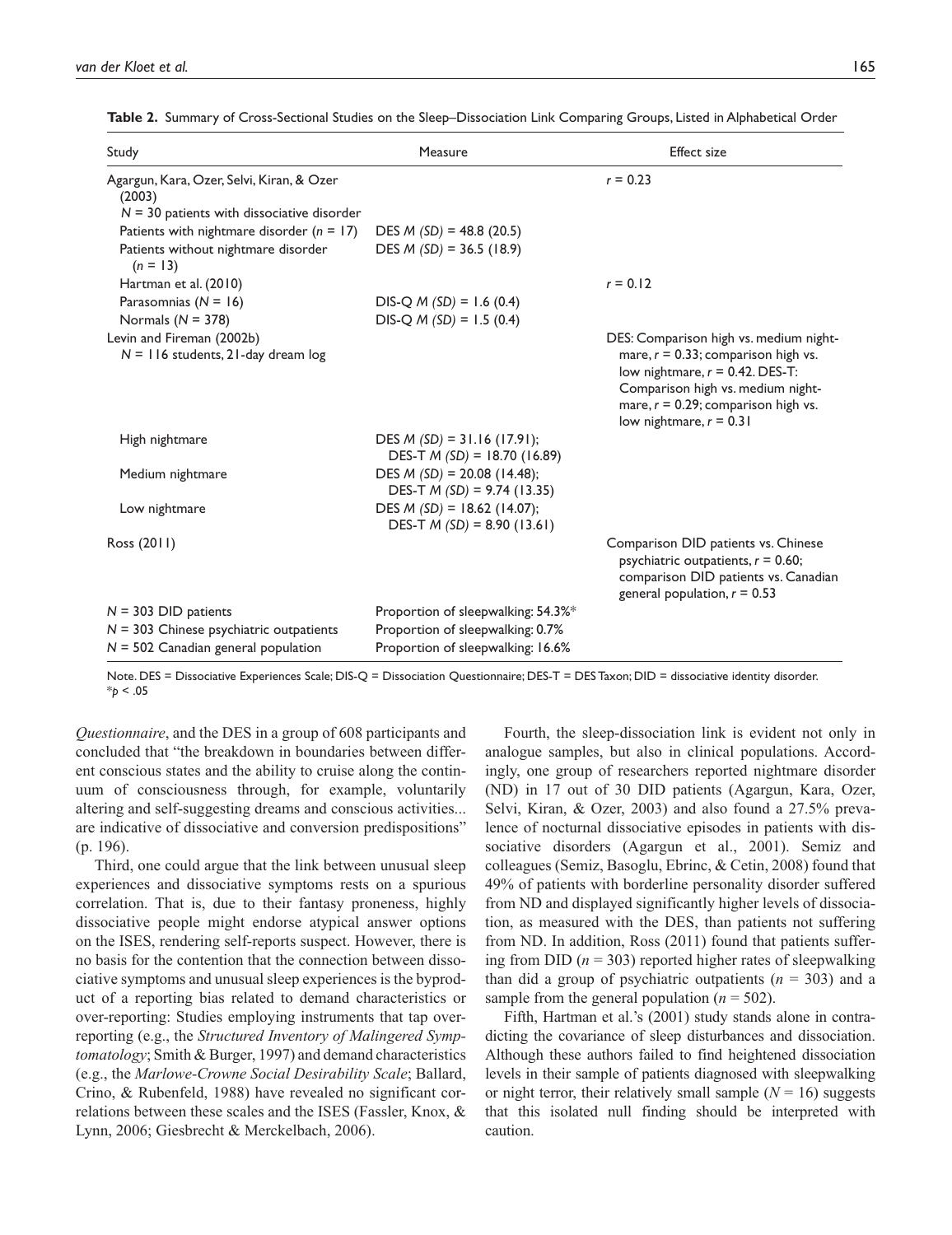In summary, the studies presented in Tables 1 and 2 document a robust correlation between unusual sleep experiences and dissociative symptoms. Based on the more than 5,600 participants in the studies listed in the tables, the correlation falls in the 0.30–0.55 range, indicating that unusual sleep experiences and dissociative symptoms are discriminable, yet related, constructs.

Apart from the tabulated studies, several other researchers have attempted to assess the dissociative status of participants reporting specific unusual sleep experiences. For example, one study showed that people who experience difficulty discriminating between vivid dreams and reality also report heightened dissociation scores (Rassin, Merckelbach, & Spaan, 2001). Moreover, older findings of a positive correlation between individuals' reports of nightmares and their DES scores (Agargun, Kara, Ozer, Selvi, Kiran, & Kiran, 2003; Agargun, Kara, Ozer, Selvi, Kiran, & Ozer, 2003; Levin & Fireman, 2002a) were recently replicated in a study with school-aged children (Agargun et al., in press). Taken together, the extant research provides strong support for a link between dissociative experiences and a labile sleep–wake cycle that is evident in a range of phenomena, including waking dreams, nightmares, and hypnopompic and hypnagogic hallucinations.

## **Causality and Temporality**

The studies summarized in Table 1 relied on a correlational approach, thereby precluding the determination of causal relations among variables. However, sleep disturbance can be induced reliably in healthy participants by depriving them of normal sleep. If dissociative symptoms were fueled by a labile sleep–wake cycle, then sleep loss would be expected to intensify dissociative symptoms. Tentative evidence for such an effect comes from a study by Morgan et al. (2001) that found an increase in dissociative symptoms in healthy soldiers who underwent a U.S. Army survival training that included sleep deprivation. A more stringent test of the hypothesis was conducted in a pilot study (Giesbrecht, Smeets, Leppink, Jelicic, & Merckelbach, 2007) that tracked dissociative symptoms in 25 healthy volunteers during 1 day and 1 night of sleep deprivation. The investigators quantified both spontaneous dissociative symptoms and those induced by means of dot staring during sensory deprivation (see also Leonard, Telch, & Harrington, 1999). The researchers determined that sleepiness, as well as spontaneous and induced dissociative symptoms, were stable during the first day, but substantially increased after 1 night of sleep loss. It is interesting to note that this increase in dissociative symptomatology was highly specific: Dissociative symptoms were affected by sleep loss earlier in time than mood deterioration, whereas no increase in reports of auditory hallucination reports was evident. If demand characteristics and mood deterioration could account for the increase in dissociation, then changes in mood and auditory hallucination reports would have paralleled changes in dissociative symptoms, but this was clearly not the case (Giesbrecht et al., 2007).

Therefore, the researchers concluded that the findings were neither carried by demand characteristics nor by mood fluctuations due to sleep loss.

To further examine the temporal link between dissociative experiences and sleep, we (van der Kloet et al., 2011) conducted a longitudinal study to investigate the relation between unusual sleep experiences and dissociation in a mixed inpatient sample at a private clinic  $(N = 195)$  evaluated on arrival and at discharge 6 to 8 weeks later. We found a robust link between sleep experiences and dissociative symptoms and determined that sleep normalization was accompanied by a reduction in dissociative symptoms. Although sleep normalization was associated with a general reduction in psychopathological symptoms, this reduction could not account for the substantial and specific beneficial effect of sleep improvement on dissociation. It is interesting that, at baseline assessment, 24% of the patients who completed treatment exceeded the cut-off for clinically significant dissociative symptoms (i.e., DES score of 31 or more; Bernstein-Carlson & Putnam, 1993). However, only 12% of the "completers" met this cutoff at follow-up. Similarly, when DES taxon probability scores, indicative of more serious dissociative pathology, were considered, 24.61% of participants met the criterion for taxon membership at baseline versus only 9.74% at the completion of therapy. As per Koffel and Watson (2009a), we also found support for a specific link between unusual sleep experiences (i.e., narcolepsy/hypnagogic imagery, excessive daytime sleepiness) and dissociation and for an association of insomnia symptoms with a composite measure of psychopathology. Levels of self-reported trauma—which we expected would not change over the test–retest period—remained unaffected by sleep normalization, suggesting that demand characteristics are not a plausible explanation for the results obtained.

An exciting interpretation of the link between dissociative symptoms and sleep-related phenomena (see also, Watson, 2001) can be stated as follows. For some yet to be specified reason—perhaps associated with a genetic propensity or, as we will suggest later, intrusions of trauma-related memories a certain subgroup of individuals experiences a labile sleep– wake cycle that may have two distinct consequences. First, this labile cycle may promote intrusions of sleep phenomena (e.g., dreamlike experiences) into waking consciousness, which in turn foster fantasy-proneness and feelings of depersonalization and derealization. Second, disruptions of the sleep–wake cycle exert a detrimental effect on memory (Hairston & Knight, 2004) and attentional control (Williamson, Feyer, Mattick, Friswell, & Finlay-Brown, 2001), thereby accounting for, or contributing to, the general attention deficits and elevated cognitive failure scores evidenced by high dissociative individuals (Giesbrecht, Merckelbach, Geraerts, & Smeets, 2004; Merckelbach, Muris, & Rassin, 1999; Merckelbach, Muris, Rassin, et al., 2000) and dissociative patients (Dorahy, McCusker, Loewenstein, Colbert, & Mulholland, 2006; Guralnik, Giesbrecht, Knutelska, Sirroff, & Simeon, 2007).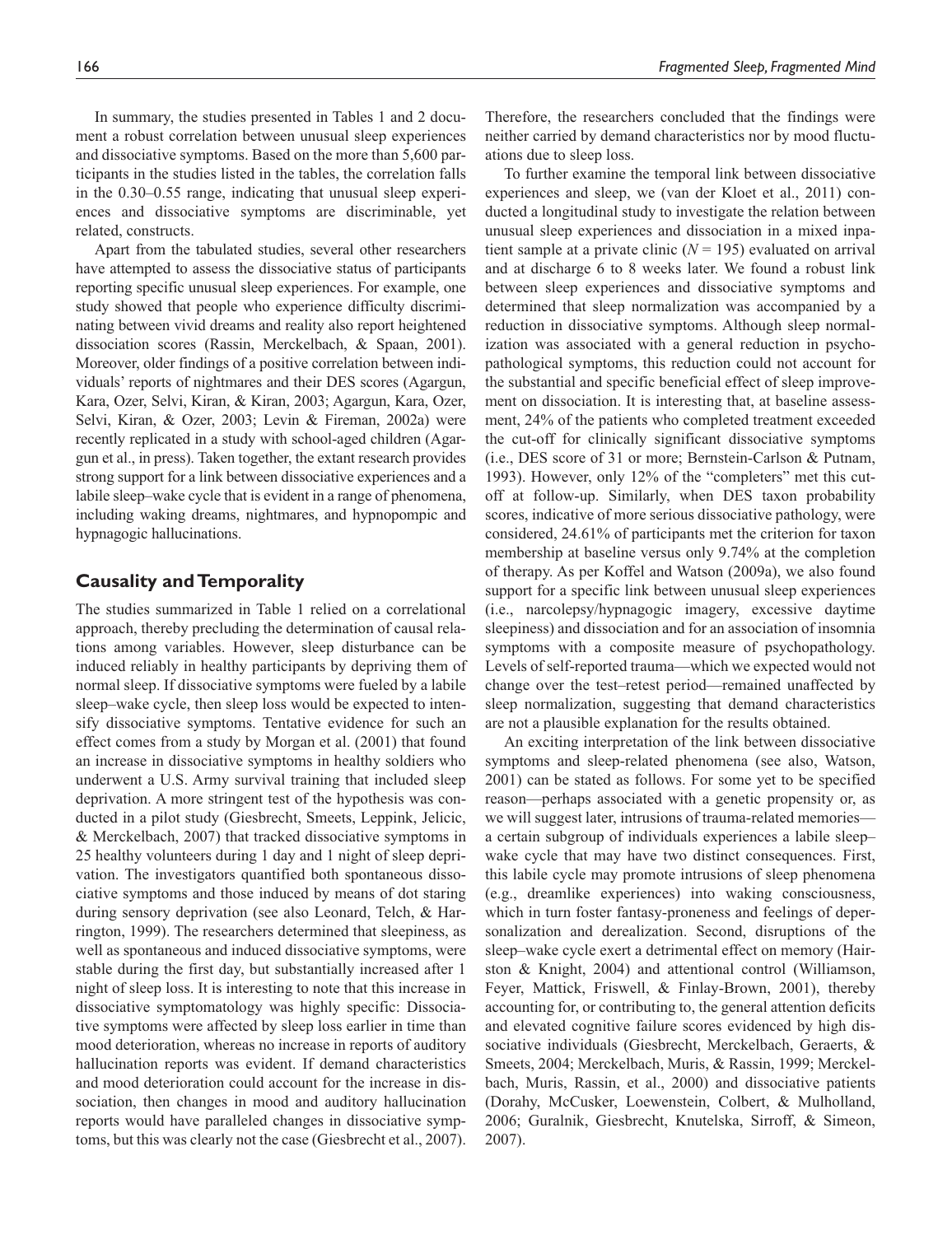Indirect support for this sleep-dissociation perspective comes from a correlational study on background EEG in participants high and low in dissociation, in which highly dissociative individuals evidenced a reduced α power. Reduced α power is known to predict a dysfunctional inhibitory capacity, leading to an influx of irrelevant information into consciousness. One might therefore speculate that this influx of information might create feelings of "unreality" in relation to the self and the external world, thereby fueling depersonalization and/or derealization experiences (Giesbrecht, Jongen, Smulders, & Merckelbach, 2006). Studies on nonpharmacological manipulations that induce dissociation in the laboratory are also germane. For example, in one such study, researchers (Leonard et al., 1999) found that people sitting for 10 minutes with their eyes closed while wearing goggles and earphones experienced an increase in dissociative symptoms, an effect especially pronounced in individuals who already were highly dissociative. The authors speculate that stimulus deprivation in these latter individuals promotes an internal orientation towards imaginative mentation. Similarly, sleep-related deficiencies in cognitive control may promote an influx of imaginative, dreamlike mentation in daily life that contributes to dissociative symptoms such as depersonalization and derealization.

A strong and simple version of the sleep-dissociation view proposes that a disturbed sleep–wake cycle is a necessary and sufficient antecedent of dissociative symptoms. Although studies conducted in our laboratory provide support for a causal arrow leading from sleep disruption to dissociative symptoms, the associations between sleep and dissociation may be more complex. For example, causal links may be bidirectional, such that dissociative symptoms may engender sleep problems, and psychopathology may partially mediate the link between sleep and dissociative symptoms (van der Kloet et al., 2011). Indeed, sleep problems may stand in a recursive relation with dissociative symptoms, such that sleep disturbances engender such experiences, and dissociation, in turn, increases the vulnerability to sleep disruptions.

## **Sleep and Memory**

The sleep-dissociation link may help us understand why dissociation is related to certain memory aberrations. Giesbrecht et al. (2008) conducted a comprehensive review of the published literature on dissociation and memory function and reported that dissociation is associated with (a) commission errors in memory, (b) self-reported fragmentation of memory, and (c) a failure to forget emotional material. We will next address these three memory phenomena and how they might relate to sleep and dissociation.

Speculation about the connection between sleep and memory can be traced back to the early 19th century when the British psychologist David Hartley (1801) argued that dreaming might change the strength of associative memory links in the brain. Today, we know that the involvement of sleep in memory is far more complex (for a recent review, see Diekelmann

& Born, 2010). Part of this complexity stems from the fact that sleep and its disturbances, just like memory and its failures, are not monolithic entities.

It is tempting to think of memory failures solely in terms of forgetting. However, memory failures involve both forgetting (i.e., omissions, the failure to report information) and pseudomemories (i.e., commissions, reporting items that were not learned). *Prima facie*, one would expect dissociative individuals to produce many omission errors in response to memory tasks. Indeed, the dissociative symptom of amnesia can be conceptualized as an extreme manifestation of memory omission. However, there is now abundant evidence that participants scoring high on dissociation differ from control participants primarily in the heightened number of commission errors they make, rather than in the frequency of omission errors. Indeed, one of the most typical features of highly dissociative people's cognitive architecture is that they tend to produce a relative abundance of pseudomemories (i.e., false alarms; commission errors). This prevalent finding is evident in diverse samples, ranging from undergraduate students scoring high on dissociation (Candel, Merckelbach, & Kuijpers, 2003; Giesbrecht et al., 2007; Merckelbach, Zeles, van Bergen, & Giesbrecht, 2007) to patients with PTSD (Bremner, Shobe, & Kihlstrom, 2000).

There are also good reasons, related to the role of sleep in extracting meaning from encoded material, to assume that sleep disturbances foster commission errors. For example, Blagrove and Akehurst (2000) used the *Gudjonsson Suggestibility Scale* (GSS) to study vulnerability to misleading information in sleep-deprived and control participants. The authors reported that sleep-deprived individuals more readily adopt false information (i.e., make more commission errors) than do control participants. Blagrove and Akehurst point to the integrity of the frontal brain areas for differentiating between accurate and pseudomemories and argue that sleep deprivation deregulates the frontal areas, thereby increasing the probability of commission errors (see also Horne, 1993). Evidence from another research line shows that people scoring high on dissociation make more commission errors on a memory task (Candel et al., 2003) and are more suggestible, as measured by the GSS (Merckelbach, Muris, Rassin, et al., 2000), than are control participants. The available evidence thus supports the hypothesis that sleep disturbances foster both increased suggestibility and the tendency to make commission errors associated with pseudomemories. This hypothesis is consistent with the possibility of a nontraumatic etiology of DID symptoms (e.g., the sociocognitive perspective we refer to below) that arise as a function of exposure to highly suggestive techniques in psychotherapy (e.g., hypnosis, leading questions, naming "alter personalities") and media influences (e.g., dramatic portrayals of DID in movies and television; see Spanos, 1996).

Gomez, Bootzin, and Nadel (2006) tested the role of sleep in integrating information in memory. They provided infants with "phrases" from an artificial language; for example, "pel-wadim-jic." An underlying rule was that the first and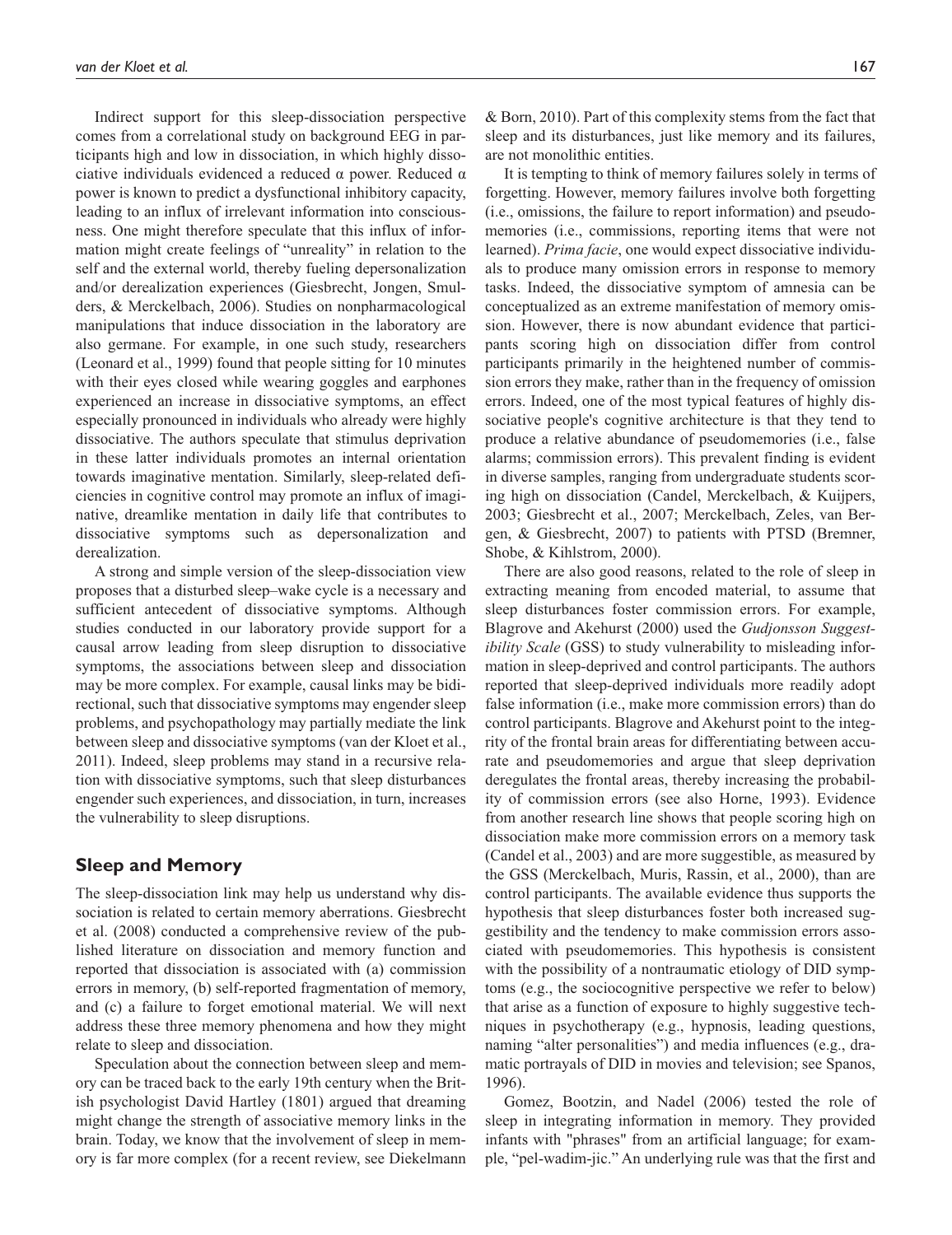last word formed a relationship (e.g., "pel" predicts "jic"). Infants who did not sleep recognized the phrases they had learned earlier, but those who did sleep displayed a generalization of the predictive relationship, implying that sleep supports the ability to detect general patterns in new information (Gomez et al., 2006; see Diekelmann & Born, 2010, for similar phenomena in adult participants). Apparently, the memoryenhancing effect of sleep is not so much that it strengthens recollection of individual items, but that it plays a crucial role in extracting meaning and in facilitating associative links with existing information (abstraction) to create more adaptive semantic networks (Payne & Kensinger, 2010; Spitzer et al., 2007; Tse et al., 2007). Crick and Mitchison (1995) proposed that a process they dubbed "reverse learning" functions during REM sleep to weaken certain memory traces in order to improve memory by "…separating distinct memories from each other which nevertheless have something in common, so that the system is less confused." In sum, "we dream to reduce fantasy" (p. 150). Crick and Mitchison's proposal might explain why people who report sleep disturbances often score highly on fantasy proneness (Giesbrecht & Merckelbach, 2006). It is interesting that patients with narcolepsy indicate that they can misinterpret their dreamlike hallucinatory experiences as real events—for example, sincerely believing that they have been the victim of sexual assault or another offense (Hays, 1992; LaVia & Brewerton, 1996; Szucs, Jansky, Hollo, Migleczi, & Halasz, 2003).

Sleep disturbances are not only associated with commission errors, but also with memory fragmentation in which memories are stored as fragments rather than as reasonably linear, cohesive chronological narratives. Given the crucial role of sleep in memory encoding and consolidation, it seems logical to assume that sleep loss produces such fragmentation. In fact, a night of sleep deprivation prior to training undermines declarative memory encoding; specifically, memory for temporal relations (Harrison & Horne, 2000). Simeon, Hwu, and Knutelska (2007) investigated the relation between dissociative symptoms of DPD patients and temporal disintegration (i.e., deficits in memory information regarding the chronology and dating of events). The researchers found a significant positive correlation between temporal disintegration, as measured by the *Temporal Integration Inventory*, and total DES scores. Furthermore, Simeon and her colleagues (Simeon et al., 2007) concluded that the dissociative dimension of absorption is a significant predictor of temporal disintegration. Note that fantasy proneness is often conceptualized as the "close cousin" of absorption (Allen & Coyne, 1995). We propose that the extant evidence supports the hypothesis that sleep-related temporal disorganization promotes memory fragmentation that, in turn, engenders depersonalization/derealization and amnesia associated with the failure to develop chronologically sequenced memory schema.

Dissociation is linked to an inability to forget emotional stimulus material. For example, Elzinga, De Beurs, Sergeant, Van Dyck, and Phaf (2000) showed that patients suffering

from a dissociative disorder find it difficult to forget emotional stimuli. In their study, patients were asked to either forget or remember neutral words, sex words, and threat words. The instruction to forget was expected to reduce conscious memory performance and enhance nonconscious memory performance. However, the researchers found that the instruction to forget increased patients' overall conscious *and* nonconscious memory performance, particularly for sex words (Elzinga et al., 2000).

Sleep deprivation seems to differentially affect memory for emotional stimuli (Walker, 2009). Phelps (2004) reported that sleep deprivation seriously disrupts encoding and later retention of neutral and especially positive emotional memories. However, negative memories were relatively immune to the effects of sleep deprivation (Phelps, 2004). Accordingly, and clearly germane to our theoretical perspective, sleep deprivation may increase the salience of negative memories relative to neutral and positive memories, setting the stage for the infiltration of negative thoughts into consciousness, further sleep disruption, dissociation, and other manifestations of psychopathology.

Whereas negative waking thoughts might interfere with the sleep–wake cycle, dreamlike mentation might arise in waking life. Currently, literature on dreaming and memory is burgeoning, and one theory that deserves serious attention holds that the progression of waking state to REM sleep is marked by an increase in "fluid" and hyperassociative thinking (Stickgold, Hobson, Fosse, & Fosse, 2001). Accordingly, one possibility is that dreamlike intrusions into the waking state that are typical of dissociation interfere with source-monitoring abilities (Lindsay & Johnson, 2000) and produce commission errors. Hartmann (1991) argues that individuals differ in the thickness of boundaries that segregate dream and wake states. Hartmann assumes that people with so-called "thin" boundaries—a hypothetical trait allowing easy passage between reality-based and fantasy-based states of consciousness—would report more extensive dream recall. There is indeed empirical evidence for this hypothesis (Hartmann, 1991; Yu, 2010).

Similarly, Levin and Nielsen (2007) emphasized the concept of "cross-state continuity," which assumes that "…some structures and processes implicated in nightmare production are also engaged during the expression of pathological signs and symptoms during the waking state" (Levin & Nielsen, 2007, p. 483). A related view is the notion of "transliminality" (Thalbourne & Houran, 2000), which assumes that there are robust individual differences in the extent to which mentation may cross thresholds into and out of consciousness. Using a self-report scale designed to measure this trait—the *Revised Transliminality Scale*—Soffer-Dudek and Shahar (2009) recently showed that people who score highly on transliminality (i.e., who are attuned to their inner fantasy life) subsequently report more unusual sleep experiences (related to dissociation, as noted above) than those who score low on this trait (Soffer-Dudek & Shahar, 2009; see also Table 1). The combined findings on cross-state continuity and transliminality buttress the hypothesis that sleep-related phenomena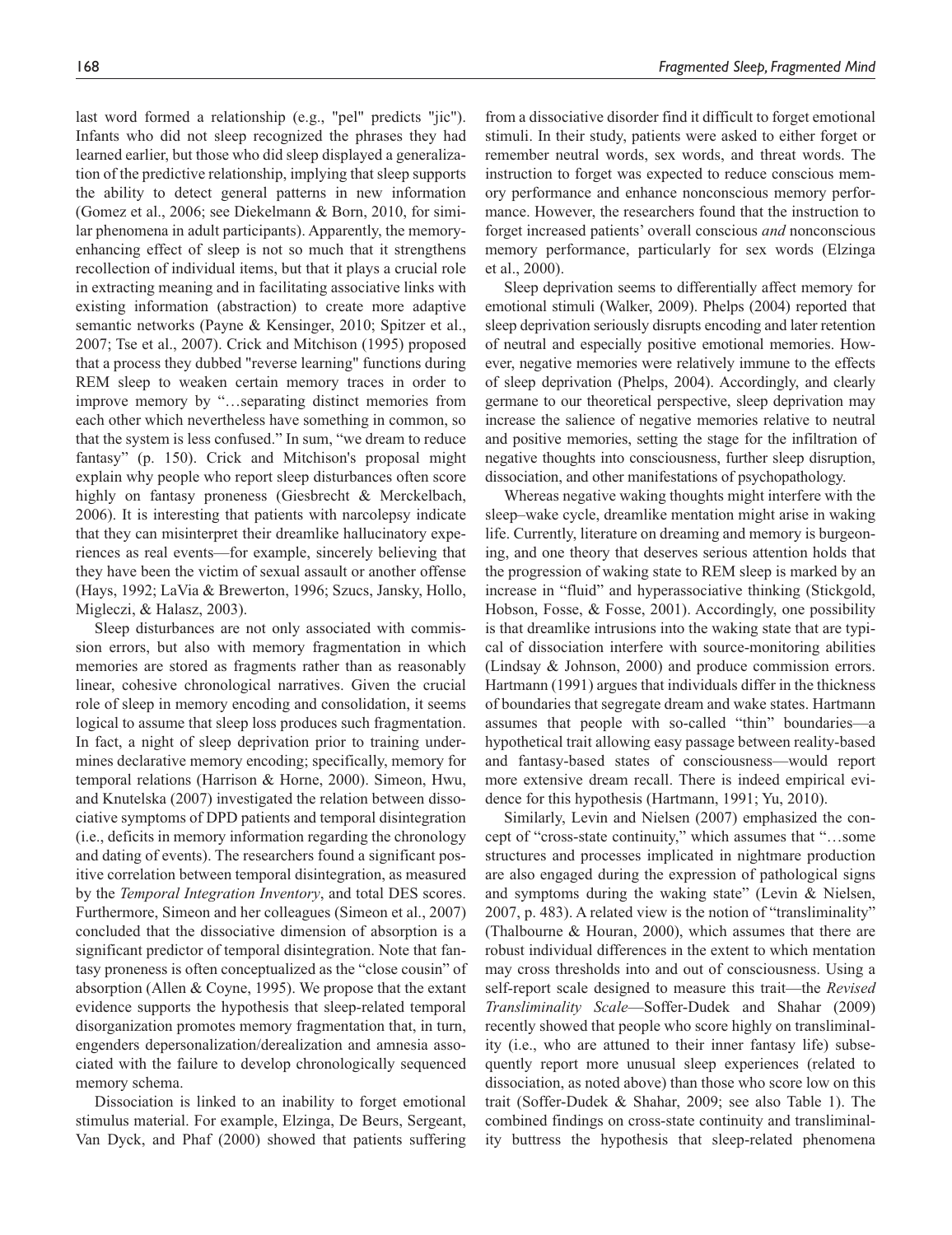infiltrate waking consciousness to produce dissociative symptoms such as depersonalization/derealization.

## **Implications**

The sleep-dissociation approach offers a fresh and integrative perspective on dissociative symptoms. There may appear to be little or no link between studies indicating that fantasy immersion and lack of cognitive control overlap with dissociative symptoms (Giesbrecht et al., 2007; Guralnik et al., 2007; Merckelbach et al., 1999, 2002) and studies that assume a traumatogenic etiology of these symptoms (Holmes et al., 2005). However, both strands of research can be integrated in a single conceptual scheme in which disturbed sleep patterns may be determined to be the final common pathway to dissociative symptoms. Indeed, PTSD patients exhibit an increase in nightmare frequency and REM sleep density, but they also complain of insomnia. Moreover, dissociative symptoms go hand in hand with increased frequencies of nightmare reports (Levin & Fireman, 2002a). Recently, Soffer-Dudek and Shahar (2011) reported that daily stress brings about sleep-related abnormalities, including hypnagogic hallucinations and nightmares, among highly dissociative young adults. Accordingly, the sleep-dissociation perspective may explain both how stressful and highly aversive events and environmental and intrapersonal stimuli disrupt the sleep–wake cycle and increase vulnerability to dissociative symptoms, and why dissociation, trauma, fantasy proneness, and cognitive failures overlap.

Thus, the sleep-dissociation perspective is not at all inconsistent with the possibility that aversive and stressful experiences—via their sleep disturbing effects— play a pivotal role in the genesis of dissociation. If future studies, which rely on objective measures of sleep problems and disruptions, further document that traumatic experiences disrupt sleep, they would provide a basis for a rapprochement between the PTM and the sociocognitive interpretation of dissociation. This latter perspective posits that social and cognitive variables, such as media influences and suggestive therapy, shape patients' autobiographical memories, their definition and construal of the self, and their perception of dissociative symptoms (Lilienfeld et al., 1999; Spanos, 1996, but see also Gleaves, 1996). The sensitivity to suggestive influences may arise from the propensity to fantasize, memory errors, increased salience of negative memories, and difficulties in distinguishing fantasy and reality brought about by disruptions in the sleep–wake cycle.

There are three ways in which the sleep-dissociation approach is relevant to more practical issues. First, patients with clinical levels of dissociation often receive psychotherapeutic treatment. Often such treatments are guided by the implicit assumption that a background of childhood trauma is responsible for patients' dissociative symptoms, and trauma history needs to be a focus of therapy. Unfortunately, studies that have investigated the effectiveness of trauma-based and medication treatments for dissociative disorders have produced mixed results (Lilienfeld, 2007; Simeon, Guralnik, Schmeidler, &

Knutelska, 2004, but see Brand, Classen, McNary, & Zaveri, 2009; Ellason & Ross, 1997; Ross, 2005). The sleepdissociation perspective may inspire new treatment possibilities. In particular, assuming that future studies, using objective, laboratory-based measures of sleep, firmly establish that certain sleep deviations serve as important antecedents of dissociative symptoms, it will be imperative to study the effects of treatment interventions focused on sleep normalization in dissociative patients. Previous studies have already examined the effectiveness of sleep medication in PTSD (van Liempt, Vermetten, Geuze, & Westenberg, 2006; see also Hamner, Brodrick, & Labbate, 2001; Raskind et al., 2007) and DID (Loewenstein, Hornstein, & Farber, 1988), showing promising results.

Future studies can also discern what characteristic sleep signatures or disruptions in the sleep–wake cycle are most reliably associated with different dissociative disorders, and then establish remediation programs, including medication regimens, to address underlying sleep deficits and irregularities. This would constitute an entirely novel and exciting approach to the treatment of dissociative symptoms. An interesting example is that of prazosin, an adrenergic antagonist that has been shown to suppress recurrent distressing dreams (Raskind et al., 2003). Accordingly, it would be interesting to explore whether this drug specifically benefits dissociative symptoms due to its ability to normalize REM sleep. In a study discussed earlier (van der Kloet et al., 2011), we showed that a sleep hygiene program goes hand in hand with a sharp reduction of general psychopathology and dissociative psychopathology in particular. After 6–8 weeks, sleep normalization predicted a decrease in dissociative symptoms, partly mediated by a decrease in general psychopathology.

A second implication of the sleep–dissociation approach relates to schizotypy. On the basis of correlational analyses and structural analyses, Koffel and Watson (2009b) proposed that unusual sleep experiences, dissociation, and schizotypy belong to a common domain. Researchers have found evidence for a nontrivial yet poorly understood correlation between dissociation and schizotypy (e.g., Claridge, Clark, & Davis, 1997; Koffel & Watson, 2009b; Merckelbach & Giesbrecht, 2006) and have established that schizotypy predicts nightmare distress (Claridge et al., 1997; Giesbrecht & Merckelbach, 2006). In a recent review (Giesbrecht et al., 2008), researchers explained how these apparently diverse phenomena might become more comprehensible in terms of the sleepdissociation approach. What fits well with this approach is the finding that psychomimetic drugs like D-lysergic acid diethylamide (LSD) impair reality testing by promoting REM-like experiences in the stream of consciousness (e.g., Fishman, 1983). Other evidence comes from studies on persons with mystical and anomalistic experiences, which often occur in the context of schizotypy. More specifically, people who report such unusual experiences also exhibit disturbed sleeping patterns (e.g., shorter duration of sleep, hypnopompic hallucinations; Britton & Bootzin, 2004; McNally & Clancy, 2005b), although the patterns of disturbed sleep are far from clear.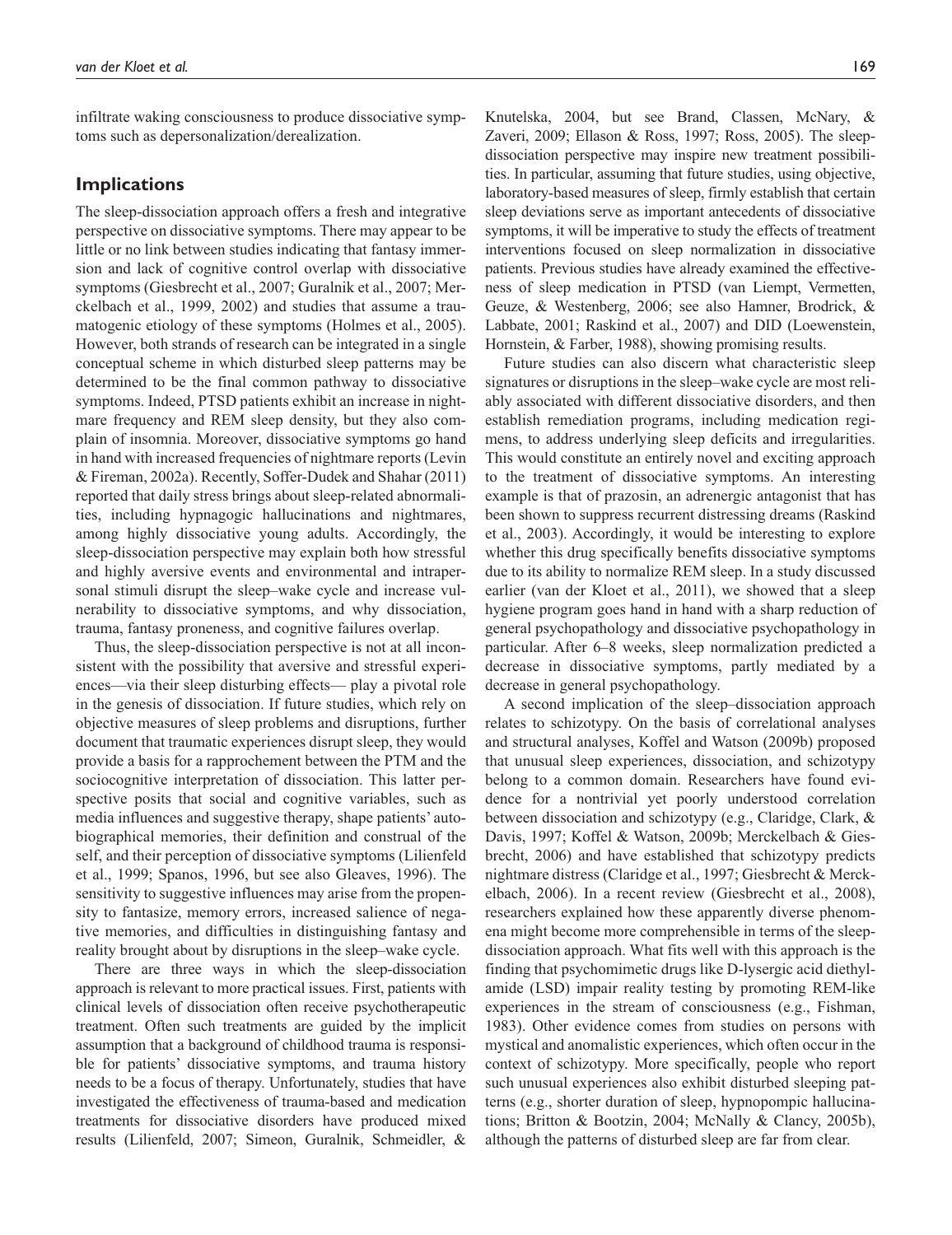Third, perpetrators of serious crimes, such as murder, often claim that they suffer from dissociative symptoms (see Moskowitz, 2004). In such cases, the forensic expert faces the difficult task of determining whether these claims are genuine. Such claims are sometimes framed in terms of parasomnias that Bornemann and colleagues defined as "undesirable behavioral or experiential phenomena arising from the sleep period" (Bornemann, Mahowald, & Schenck, 2006, p. 605). According to these authors, parasomnias include disorders of arousal (i.e., sleep walking), rapid eye movement disorder, nocturnal seizures, and dissociative states.

Over the past few years, several case studies have addressed the "sleep walking" defense in criminal courts. These cases have many similarities. Usually the suspect is a man under the age of 35 years who is accused of sexual assault and/or rape and claims to have no recall of the alleged attack (i.e., crimerelated amnesia). Most of the time, defendants have or say they have a history of somnambulism (Pressman et al., 2009). Sleep medicine specialists are regularly asked to serve as expert witnesses in such cases (Pressman et al., 2009). Research on the sleep–dissociation link may inform experts' reports to the court, as this body of research describes the conditions conducive to severe dissociative symptoms such as amnesia (Van Oorsouw & Merckelbach, 2010).

#### **Conclusion and Call for Future Research**

At present, the attractiveness of the sleep–dissociation approach hinges on its heuristic value and potential to create order in what previously seemed to be a chaotic pattern of findings. We have reviewed preliminary evidence implying that sleep disturbances may be directly related to dissociative symptoms. However, systematic research is needed to determine whether dissociative symptoms induced by means of sleep deprivation, for example, covary with the physiological peculiarities (e.g., reduced  $\alpha$  power in background EEG; Giesbrecht et al., 2006) and cognitive dysfunctions (e.g., the tendency to produce commission errors; Candel et al., 2003) typical of individuals scoring high on dissociation.

Literature demonstrating that dissociation is related to various sleep phenomena suggests several avenues for future research. Studies that examine the sleep–dissociation link in clinical samples are urgently needed insofar as most previous studies are based on undergraduate student samples. To date, two independent lines of research have dominated the empirical literature. One line has addressed unusual sleep experiences and dissociative symptoms, whereas the other line has focused on how sleep disturbances affect memory performance. A convergence of these two lines, tracking sleep disturbances, dissociative symptoms, and memory performance in the context of a single study, would potentially generate new insights.

To be sure, much remains to be done to ascertain the relation between sleep and dissociative symptoms. Future research might profitably address questions like the following: Do dissociative symptoms induced by sleep loss trace changes in

sleepiness, throughout the day (see Giesbrecht et al., 2007)? Or are the pathogenic effects of sleep difficulties much more differentiated or specific, as Koffel and Watson (2009a) proposed? Indeed, Koffel and Watson (2009a) found that both anxiety and depression were related to hypersomnia, fatigue, sleepiness, and insomnia; however, the first three sleep-related problems were related more strongly to depression than to anxiety. Relatedly, will research with clinical populations continue to support the observation that sleep-related problems such as hypersomnia are more related to depression and anxiety, whereas sleep paralysis, hypnagogic hallucinations, and narcolepsy are more reliably associated with dissociation (see also van der Kloet et al., 2011)?

Holmes et al. (2005) argued that there are two types of dissociation: compartmentalization phenomena (e.g., dissociative amnesia), which reflect lack of cognitive control (e.g., attentional lapses), and detachment phenomena (e.g., depersonalization, derealization, out-of-body experiences), which may be generated by dreamlike intrusions and flashbacks. A large sleep debt reliably produces attentional lapses and microsleeps that might undermine reality judgment (Coren, 1998). Accordingly, a worthwhile issue to address is whether attentional lapses and microsleeps are the precursors of compartmentalization and detachment symptoms, respectively. Testing this hypothesis would require longitudinal studies of people with sleep debt and enable researchers to elaborate and specify variables associated with the sleep–dissociation approach, especially when studies measure (e.g., MRI) biological parameters. An fMRI study (Yoo, Gujar, Hu, Jolesz, & Walker, 2007) demonstrated that a single night of sleep deprivation intensifies the human amygdala reaction to negative picture stimuli, with amygdala potentiation associated with a loss of top-down medial prefrontal connectivity.

Of course, sleep deprivation is a crude way to disturb the sleep architecture. Accordingly, it would be interesting to study the effects of selective deprivation or enhancement of sleep. Research on memory and sleep suggests that the various sleep stages are differentially involved in memory. Specifically, there are indications that slow wave sleep (SWS) sustains the consolidation of declarative memories, whereas REM sleep primarily sustains the consolidation of procedural memories and weakens interfering memory traces (e.g., Born, Rasch, & Gais, 2006; Crick & Mitchison, 1995; Diekelmann & Born, 2010). Does a shortage of SWS account for the cognitive aspects of dissociation? And are excessive amounts of REM sleep and REM rebound responsible for dreamlike intrusions during waking? Recent developments in pharmacology have made it clear that we now have the tools to specifically enhance SWS (e.g., by administering drugs like eplivanserin) or to specifically disinhibit REM sleep (e.g., by a tryptophanfree diet; see Dijk, 2010; Landolt & Wehrle, 2009). Studies relying on such tools to disentangle the contribution of specific sleep stages to dissociative pathology would greatly advance our understanding of the etiology and dynamics of dissociative symptoms.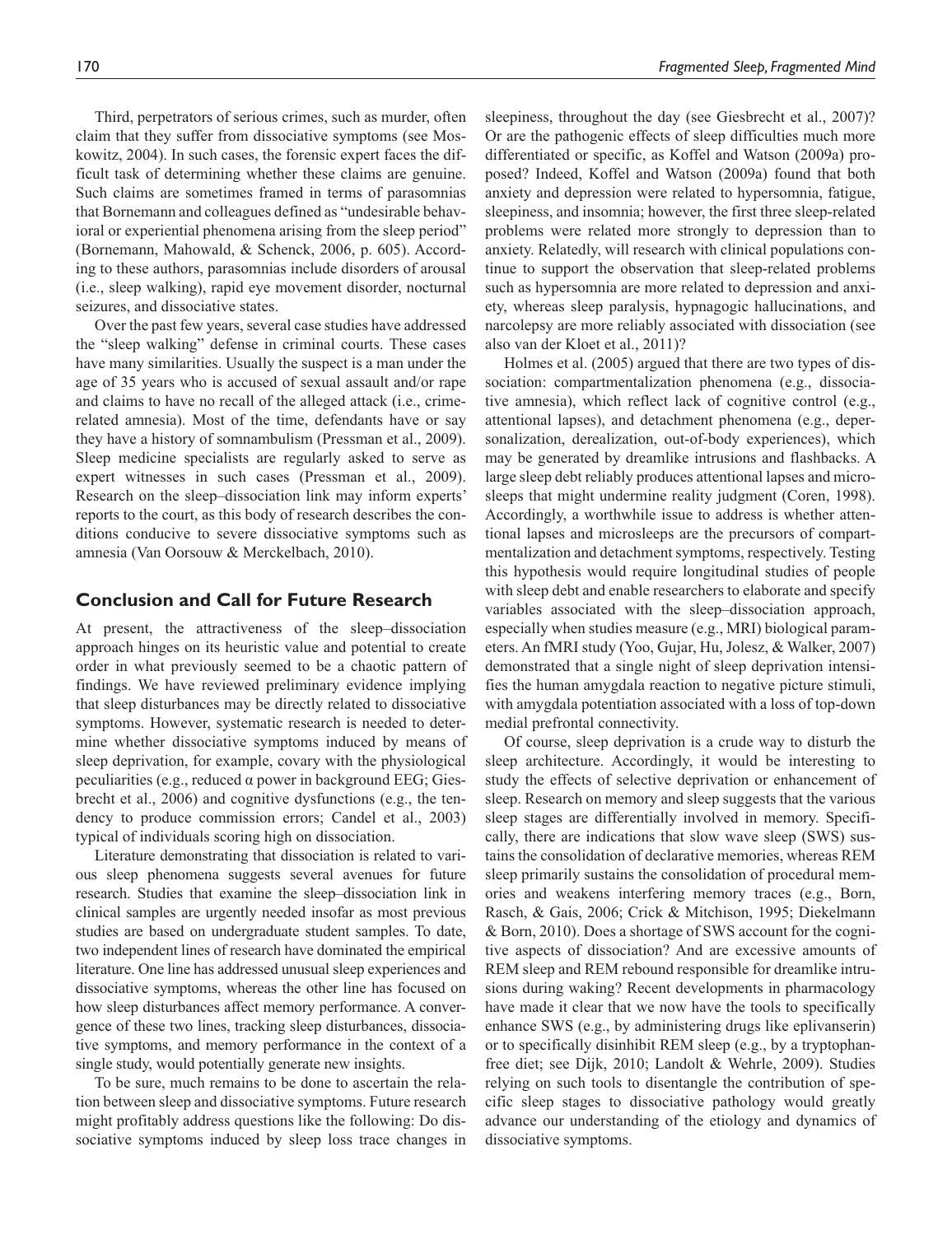Are dissociative symptoms induced or merely increased by sleep disturbances? Disruptive sleep may well be a stage setter rather than the singular cause of dissociative pathology. Disruptions in the sleep–wake cycle might constitute a vulnerability or physiological substrate of dissociation that, in turn, interacts with genetic and environmental factors, including highly aversive events. Indeed, genetic variations may be a third variable that accounts for both poor sleep and the propensity to experience dissociation. Tentative evidence suggests that dissociative symptomatology may partly be heritable. For example, both Becker-Blease et al. (2004) and Jang, Paris, Zweig-Frank, and Livesley (1998) found substantial genetic contributions to dissociation scores (but see Waller & Ross, 1997). Moreover, there is a substantial body of evidence that shows how many aspects of sleep are genetically determined (Andretic, Franken, & Tafti, 2008; Cirelli, 2009). For example, heritability in SWS has been estimated to be 50% (Linkowski, 1999), whereas heritability of other EEG sleep parameters has been determined to be even higher (De Gennaro et al., 2008). Thus, it might be the case that heritable individual differences in sleep patterns predispose individuals to dissociative symptoms. Finally, it will be important for researchers to examine the independent influence of sleep problems in fostering dissociative symptoms versus other manifestations of psychopathology, including depression and anxiety. We anticipate that research that addresses these and other issues will reveal how distal causes, such as childhood trauma, translate into proximal antecedents of dissociation (i.e., sleep abnormalities).

In closing, the sleep–dissociation approach can serve as a heuristic framework for studies that address a wide range of fascinating questions about dissociative symptoms and disorders. We now have good reason to be confident that research on sleep and dissociative symptoms will inform psychiatry, clinical science, and psychotherapeutic practice in meaningful ways in the years to come.

#### **Declaration of Conflicting Interests**

The authors declared that they had no conflicts of interest with respect to their authorship or the publication of this article.

#### **Notes**

1. Sleep paralysis occurs when the normal paralysis during REM sleep manifests when falling asleep or awakening, often accompanied by hallucinations of danger or a malevolent presence in the room.

2. Hypnopompic hallucinations are hallucinations occurring at the time just before awakening, and hypnagogic hallucinations are hallucinations occurring at the time just before falling asleep.

#### **References**

Abrams, M. P., Mulligan, A. D., Carleton, R. N., & Asmundson, G. J. G. (2008). Prevalence and correlates of sleep paralysis in adults reporting childhood sexual abuse. *Journal of Anxiety Disorders, 22*, 1535–1541.

- Aderibigbe, Y. A., Bloch, R. M., & Walker, W. R. (2001). Prevalence of depersonalization and derealization experiences in a rural population. *Social Psychiatry and Psychiatric Epidemiology, 36*, 63–69.
- Agargun, M. Y., Besiroglu, L., Cilli, A. S., Selvi, Y., Zoroglu, S., Ozer, O. A., & Kara, H. (in press). *Recurrent nightmares and dissociative experiences in school-aged children*. Yuzuncu Yil University, School of Medicine Department of Psychiatry, 1–6.
- Agargun, M. Y., Kara, H., Ozer, O. A., Selvi, Y., Kiran, U., & Kiran, S. (2003). Nightmares and dissociative experiences: The key role of childhood traumatic events. *Psychiatry and Clinical Neuroscience, 57*, 139–145.
- Agargun, M. Y., Kara H., Ozer, O. A., Selvi, Y., Kiran, U., & Ozer, B. (2003). Clinical importance of nightmare disorder in patients with dissociative disorders. *Psychiatry and Clinical Neuroscience, 57*, 575–579.
- Agargun, M. Y., Kara, H., Ozer, O. A., Semiz, U., Selvi, Y., Kiran, U., & Tombul, T. (2001). Characteristics of patients with nocturnal dissociative disorders. *Sleep and Hypnosis, 3*, 131–134.
- Allen, J. G., & Coyne, L. (1995). Dissociation and the vulnerability to psychotic experiences. *Journal of Nervous and Mental Disease, 183*, 615–622.
- American Psychiatric Association. (1980). *Diagnostic and statistical manual of mental disorders* (3rd ed.). Washington, DC: Author.
- American Psychiatric Association. (2000). *Diagnostic and statistical manual of mental disorders* (4th ed., text rev.). Washington, DC: Author.
- Andretic, R., Franken, P., & Tafti, M. (2008). Genetics of sleep. *Annual Review of Genetics, 42*, 361–388.
- Arlow, J. (1966). Depersonalization and derealization. In R. Loewenstein, L. M. Newman, M. Schur, & A. J. Solnit (Eds.), *Psychoanalysis: A general psychology* (pp. 456–478). New York, NY: International Universities Press.
- Ballard, R., Crino, M. D., & Rubenfeld, S. (1988). Social desirability response bias and the Marlowe-Crowne Social Desirability Scale. *Psychological Report, 63*, 227–237.
- Barrett, D. (1994). Dreaming as a normal model for multiple personality disorder. In S. J. Lynn & J. W. Rhue (Eds.), *Dissociation: Clinical and theoretical perspectives* (pp. 123–135). New York, NY: Guilford.
- Barrett, D. (1995). The dream character as a prototype for the multiple personality alter. *Dissociation, 8*, 61–68.
- Becker-Blease, K. A., Deater-Deckard, K., Eley, T., Freyd, J. J., Stevenson, J., & Plomin, R. (2004). A genetic analysis of individual differences in dissociative behaviors in childhood and adolescence. *Journal of Child Psychology and Psychiatry, 45*, 522–532.
- Benca, R. M., Obermeyer, W. H., Thisted, R. A., & Gillin, J. C. (1992). Sleep and psychiatric-disorders: A meta-analysis. *Archives of General Psychiatry, 49*, 651–668.
- Bernstein, E., & Putnam, F. W. (1986). Development, reliability and validity of a dissociation scale. *Journal of Nervous and Mental Disease, 174*, 727–735.
- Blagrove, M., & Akehurst, L. (2000). Effects of sleep loss on confidenceaccuracy relationships for reasoning and eyewitness memory. *Journal of Experimental Psychology: Applied, 6*, 59–73.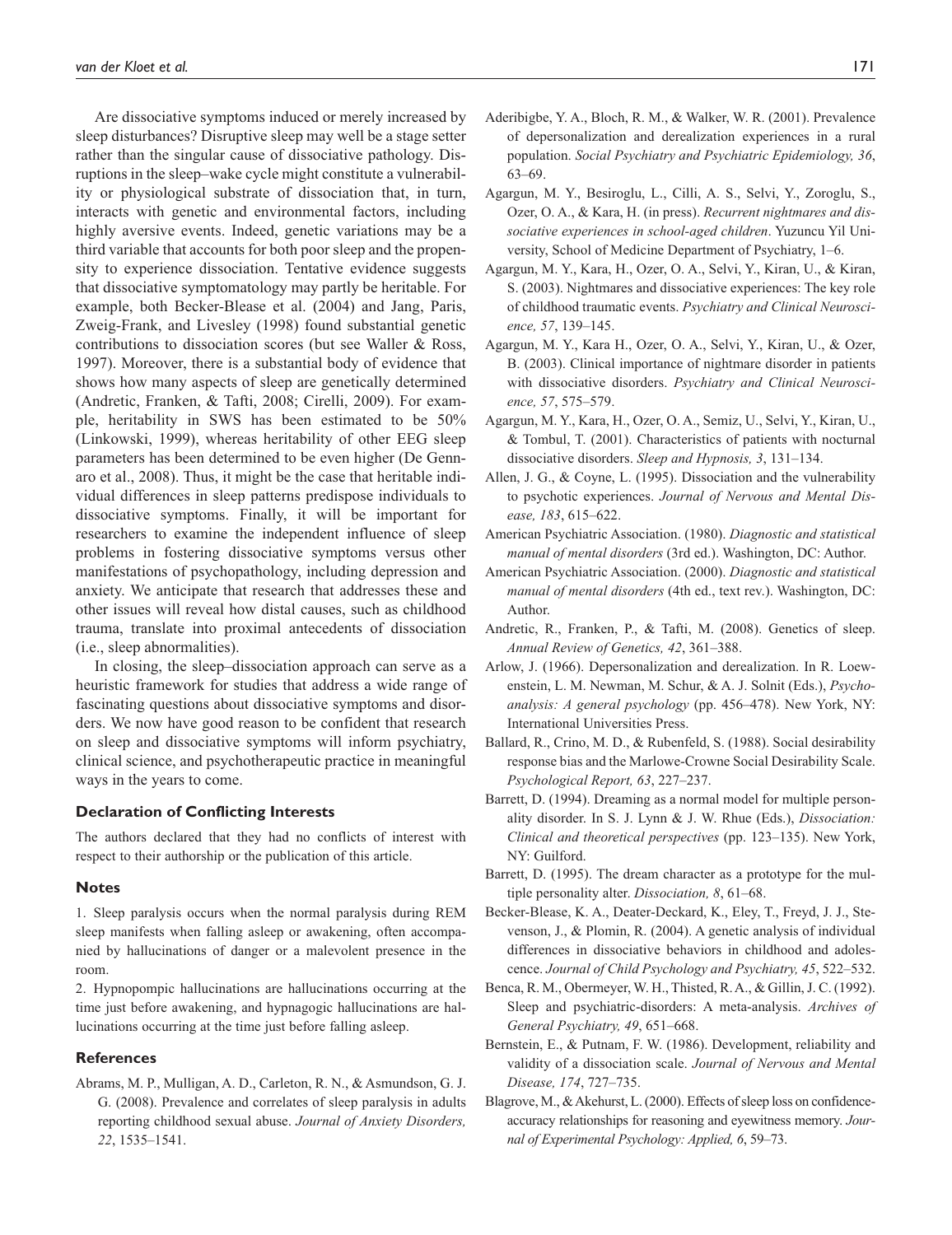- Bob, P. (2004). Dissociative processes, multiple personality, and dream functions. *American Journal of Psychotherapy, 58*, 139–149.
- Born, J., Rasch, B., & Gais, S. (2006). Sleep to remember. *The Neuroscientist, 12*, 410–424.
- Bornemann, M. A. C., Mahowald, M. W., & Schenck, C. H. (2006). Parasomnias: Clinical features and forensic implications. *Chest, 130*, 605–610.
- Brand, B. L., Classen, C. C., McNary, S. W., & Zaveri, P. (2009). A review of dissociative disorders treatment studies. *Journal of Nervous and Mental Disease, 197*, 646–654.
- Bremner, J. D. (2010). Cognitive processes in dissociation: Comment on Giesbrecht et al. (2008). *Psychological Bulletin, 136*, 1–6.
- Bremner, J. D., & Brett, E. (1997). Trauma-related dissociative states and long-term psychopathology in posttraumatic stress disorder. *Journal of Traumatic Stress, 10*, 37–49.
- Bremner, J. D., Shobe, K. K., & Kihlstrom, J. F. (2000). False memories in women with self-reported childhood sexual abuse: An empirical study. *Psychological Science, 11*, 333–337.
- Britton, W. B., & Bootzin, R. R. (2004). Near-death experiences and the temporal lobe. *Psychological Science, 15*, 254–258.
- Brunner, R., Parzer, P., Schmitt, R., & Resch, F. (2004). Dissociative symptoms in schizophrenia: A comparative analysis of patients with borderline personality disorder and healthy controls. *Psychopathology, 37*, 281–284.
- Candel, I., Merckelbach, H., & Kuijpers, M. (2003). Dissociative experiences are related to commissions in emotional memory. *Behaviour Research and Therapy, 41*, 719–725.
- Carlson, E. B., & Putnam, F. W. (2000). DES-II. *Psychoanalytic Inquiry, 20*, 361–366.
- Carlson, E. B., Putnam, F. W., Ross, C. A., Anderson, G., Clark, P., Torem, M., . . . Braun, B. G. (1991). Factor analysis of the Dissociative Experiences Scale: A multicenter study. In B. G. Braun & E. B. Carlson (Eds.), *Proceedings of the Eighth International Conference on Multiple Personality and Dissociative States* (p. 16). Chicago, IL: Rush.
- Cirelli, C. (2009). The genetic and molecular regulation of sleep: From fruit flies to humans. *Nature Reviews Neuroscience, 10*, 549–560.
- Claridge, G., Clark, K., & Davis, C. (1997). Nightmares, dreams, and schizotypy. *British Journal of Clinical Psychology, 36*, 377–386.
- Coren, S. (1998). Sleep deprivation, psychosis, and mental efficiency. *Psychiatric Times, 15*, 3–7.
- Crick, F., & Mitchison, G. (1995). REM-sleep and neural nets. *Behaviour Brain Research, 69*, 147–155.
- De Gennaro, L., Marzano, C., Fratello, F., Moroni, F., Pellicciari, M. C., Ferlazzo, F., . . . Rossini, P. M. (2008). The electroencephalographic fingerprint of sleep is genetically determined: A twin study. *Annals of Neurology, 4*, 455–460.
- Diekelmann, S., & Born, J. (2010). The memory function of sleep. *Nature Reviews Neuroscience, 11*, 114–126.
- Dijk, D. J. (2010). Slow-wave sleep deficiency and enhancement: Implications for insomnia and its management. *The World Journal of Biological Psychiatry, 11*, 22–28.
- Dorahy, M. J., McCusker, C. G., Loewenstein, R. J., Colbert, K., & Mulholland, C. (2006). Cognitive inhibition and interference in

dissociative identity disorder: The effects of anxiety on specific executive functions. *Behaviour Research and Therapy, 44*, 749– 764.

- Ellason, J. W., & Ross, C. A. (1997). Two-year follow-up of inpatients with dissociative identity disorder. *American Journal of Psychiatry, 154*, 832–839.
- Elzinga, B. M., De Beurs, E., Sergeant, J. A., Van Dyck, R., & Phaf, R. H. (2000). Dissociative style and directed forgetting. *Cognitive Therapy and Research, 24*, 279–295.
- Fassler, O., Knox, L., & Lynn, S. J. (2006). The Iowa Sleep Experiences Survey: Hypnotizability, absorption, and dissociation. *Personality and Individual Differences, 41*, 675–684.
- Fishman, L. G. (1983). Dreams, hallucinogenic drug states, and schizophrenia: A psychological and biological comparison. *Schizophrenia Bulletin, 9*, 73–94.
- Foote, B., Smolin, Y., Kaplan, M., Legatt, M. E., & Lipschitz, D. (2006). Prevalence of dissociative disorders in psychiatric outpatients. *American Journal of Psychiatry, 163*, 623–629.
- Franklin, J. (1990). Dreamlike thought and dream mode processes in the formation of personalities in MPD. *Dissociation, 3*, 70–80.
- Gast, U., Rodewald, F., Nickel, V., & Emrich, H. M. (2001). Prevalence of dissociative disorders among psychiatric inpatients in a German university clinic. *Journal of Nervous and Mental Disease, 189*, 249–257.
- Gershuny, B. S., & Thayer, J. F. (1999). Relations among psychological trauma, dissociative phenomena, and trauma-related distress: A review and integration. *Clinical Psychology Review, 19*, 631–657.
- Giesbrecht, T., Jongen, E. M. M., Smulders, F. T. Y., & Merckelbach, H. (2006). Dissociation, resting EEG, and subjective sleep experiences in undergraduates. *Journal of Nervous and Mental Disease, 194*, 362–368.
- Giesbrecht, T., Lynn, S. J., Lilienfeld, S. O., & Merckelbach, H. (2008). Cognitive processes in dissociation: An analysis of core theoretical assumptions. *Psychological Bulletin, 134*, 617–647.
- Giesbrecht, T., Lynn, S. J., Lilienfeld, S. O., & Merckelbach, H. (2010). Cognitive processes, trauma, and dissociation: Misconceptions and misrepresentations: Reply to Bremner (2010). *Psychological Bulletin, 136*, 7–11.
- Giesbrecht, T., & Merckelbach, H. (2004). Subjective sleep experiences are related to dissociation. *Personality and Individual Differences, 37*, 1341–1345.
- Giesbrecht, T., & Merckelbach, H. (2006a). Dreaming to reduce fantasy? Fantasy proneness, dissociation, and subjective sleep experiences. *Personality and Individual Differences, 41*, 697–706.
- Giesbrecht, T., & Merckelbach, H. (2006b). Dissociatieve symptomen en slaap [Dissociative symptoms and sleep]. *Tijdschrift voor Psychiatrie, 48*, 207–215.
- Giesbrecht, T., Merckelbach, H., Geraerts, E., & Smeets, E. (2004). Dissociation in undergraduate students: Disruptions in executive functioning. *Journal of Nervous and Mental Disease, 192*, 567–569.
- Giesbrecht, T., Smeets, T., Leppink, J., Jelicic, M., & Merckelbach, H. (2007). Acute dissociation after 1 night of sleep loss. *Journal of Abnormal Psychology, 116*, 599–606.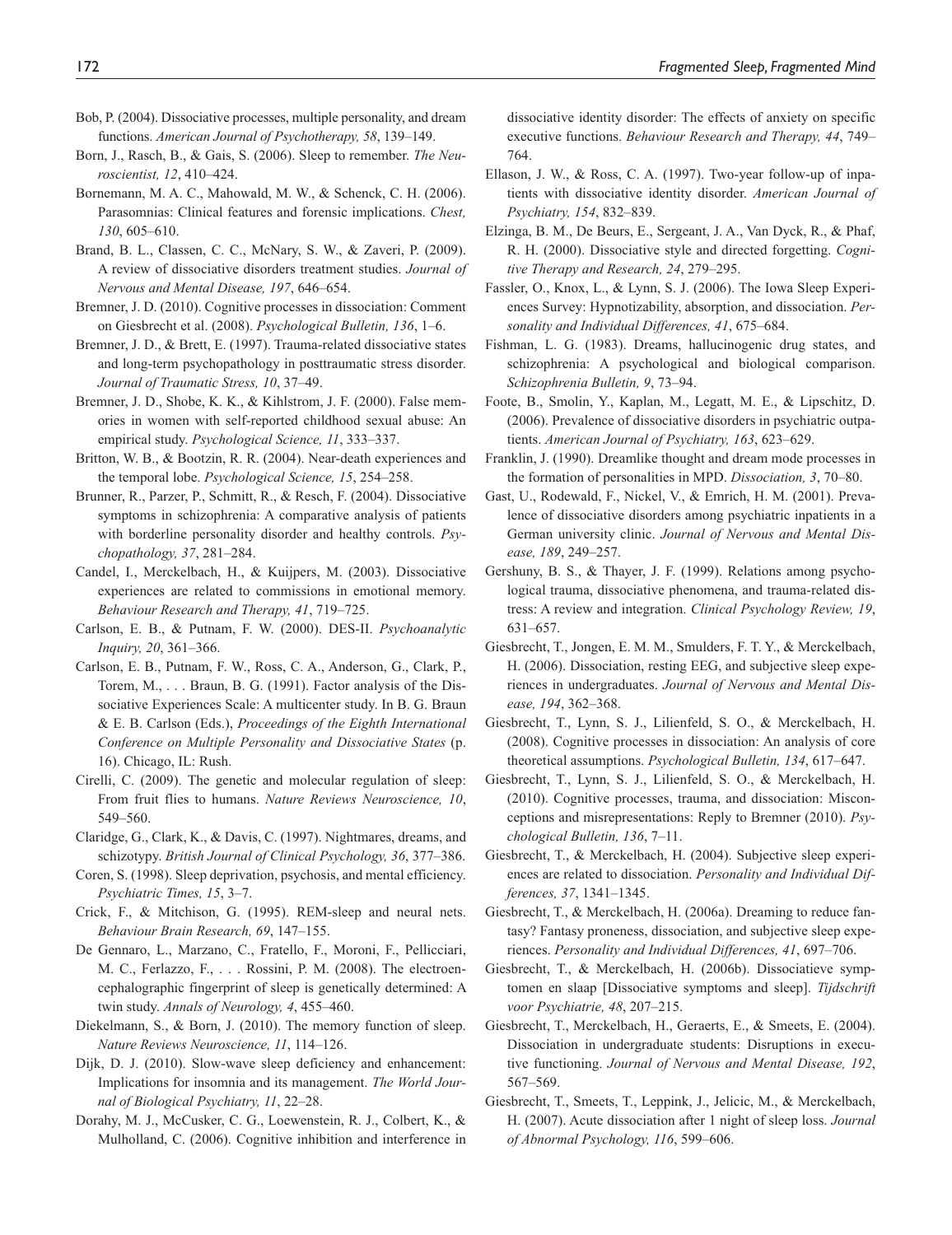- Ginzburg, K., Koopman, C., Butler, L. D., Palesh, O., Kraemer, H. C., Classen, C. C., & Spiegel, D. (2006). Evidence for a dissociative subtype of post-traumatic stress disorder among helpseeking childhood sexual abuse survivors. *Journal of Trauma & Dissociation, 7*, 7–27.
- Gleaves, D. H. (1996). The sociocognitive model of dissociative identity disorder: A re-examination of the evidence. *Psychological Bulletin, 120*, 42–59.
- Gomez, R. L., Bootzin, R. R., & Nadel, L. (2006). Naps promote abstraction in language-learning infants. *Psychological Science, 17*, 670–674.
- Guralnik, O., Giesbrecht, T., Knutelska, M., Sirroff, B., & Simeon, D. (2007). Cognitive functioning in depersonalization disorder. *Journal of Nervous and Mental Disease, 195*, 983–988.
- Gurstelle, E. B., & Oliveira, J. L. (2004). Daytime parahypnagogia: A state of consciousness that occurs when we almost fall asleep. *Medical Hypotheses, 62*, 166–168.
- Hacking, I. (1995). *Rewriting the soul: Multiple personality and the sciences*. Princeton, NJ: Princeton University Press.
- Hairston, I. S., & Knight, R. T. (2004). Neurobiology: Sleep on it. *Nature, 430*, 27–28.
- Hamner, M. B., Brodrick, P. S., & Labbate, L. A. (2001). Gabapentin in PTSD: A retrospective, clinical series of adjunctive therapy. *Annals of Clinical Psychiatry, 13*, 141–146.
- Harrison, Y., & Horne, J. A. (2000). Sleep loss and temporal memory. *Quarterly Journal of Experimental Psychology: Applied, 53*, 271–279.
- Hartley, D. (1801). *Observations on man, his frame, his deity, and his expectations*. Gainesville, FL: Scholars Facsimile Reprint.
- Hartman, D., Crisp, A. H., Sedgwick, P., & Borrow, S. (2001). Is there a dissociative process in sleepwalking and night terrors? *Post Graduate Medical Journal, 77*, 244–249.
- Hartmann, E. (1991). *Boundaries of the mind: A new psychology of personality*. New York, NY: Basic Books.
- Hays, P. (1992). False but sincere accusations of sexual assault made by narcoleptic patients. *Medical Legal Journal, 60*, 265–271.
- Holmes, E. A., Brown, R. J., Mansell, W., Fearon, R. P., Hunter, E. C. M., Frasquilho, F., & Oakley, D. A. (2005). Are there two qualitatively distinct forms of dissociation? A review and some clinical implications. *Clinical Psychology Review, 25*, 1–23.
- Horne, J. A. (1993). Human sleep, sleep loss and behavior: Implications for the prefrontal cortex and psychiatric-disorder. *British Journal of Psychiatry, 162*, 413–419.
- Jang, K. L., Paris, J., Zweig-Frank, H., & Livesley, W. J. (1998). Twin study of dissociative experience. *Journal of Nervous and Mental Disease, 186*, 345–351.
- Kihlstrom, J. F. (2005). Dissociative disorders. *Annual Review of Clinical Psychology, 10*, 1–27.
- Koffel, E. (2011). Further validation of the Iowa Sleep Disturbances Inventory. *Psychological Assessment, 23*, 587–598.
- Koffel, E., & Watson, D. (2009a). The two-factor structure of sleep complaints and its relation to depression and anxiety. *Journal of Abnormal Psychology, 118*, 183–194.
- Koffel, E., & Watson, D. (2009b). Unusual sleep experiences, dissociation, and schizotypy: Evidence for a common domain. *Clinical Psychology Review, 29*, 548–559.
- Landolt, H. P., & Wehrle, R. (2009). Antagonism of serotonergic 5-HT 2a/2c receptors: Mutual improvements of sleep, cognition, and mood? *European Journal of Neuroscience, 29*, 1795– 1809.
- LaVia, M. C., & Brewerton, T. D. (1996). Cataplexy and the switch process of multiple personality disorder. *Psychiatry Research, 63*, 231–232.
- Lee, W. E., Kwok, C. H. T., Hunter, E. C. M., Richards, M., & David, A. S. (2012). Prevalence and childhood antecedents of depersonalization syndrome in a UK birth cohort. *Social Psychiatry and Psychiatric Epidemiology, 47*, 253–261.
- Leonard, K. N., Telch, M. J., & Harrington, P. J. (1999). Dissociation in the laboratory: A comparison of strategies. *Behaviour Research and Therapy, 37*, 49–61.
- Levin, R., & Fireman, G. (2002a). Nightmare prevalence, nightmare distress, and self-reported psychological disturbance. *Sleep, 25*, 205–212.
- Levin, R., & Fireman, G. (2002b). Phenomenal qualities of nightmare experience in a prospective study of college students. *Dreaming, 12*, 109–120.
- Levin, R., & Nielsen, T. A. (2007). Disturbed dreaming, posttraumatic stress disorder, and affect distress: A review and neurocognitive model. *Psychological Bulletin, 133*, 482–528.
- Levitan, H. L. (1967). Depersonalization and the dream. *The Psychoanalytic Quarterly, 36*, 157–171.
- Lilienfeld, S. O. (2007). Psychological treatments that cause harm. *Perspectives on Psychological Science, 2*, 53–70.
- Lilienfeld, S. O., Lynn, S. J., Kirsch, I., Chaves, J. F., Sarbin, T. R., Ganaway, G. K., & Powell, R. A. (1999). Dissociative identity disorder and the sociocognitive model: Recalling the lessons of the past. *Psychological Bulletin, 125*, 507–523.
- Lindsay, D. S., & Johnson, M. K. (2000). False memories and the source monitoring framework: Reply to Reyna and Lloyd (1997). *Learning and Individual Differences, 12*, 145–161.
- Linkowski, P. (1999). EEG sleep patterns in twins. *Journal of Sleep Research, 8*, 11–13.
- Loewenstein, R. J., Hornstein, N., & Farber, B. (1988). Open trial of clonazepam in the treatment of posttraumatic stress symptoms in MPD. *Dissociation, 1*, 3–12.
- McNally, R. J., & Clancy, S. A. (2005a). Sleep paralysis in adults reporting repressed, recovered, or continuous memories of childhood sexual abuse. *Journal of Anxiety Disorders, 19*, 595–602.
- McNally, R. J., & Clancy, S. A. (2005b). Sleep paralysis, sexual abuse, and space alien abduction. *Transcultural Psychiatry, 42*, 113–122.
- Meares, R. (1999). The contribution of Hughlings Jackson to an understanding of dissociation. *American Journal of Psychiatry, 156*, 1850–1855.
- Merckelbach, H., à Campo, J., Hardy, S., & Giesbrecht, T. (2005). Dissociation and fantasy proneness in psychiatric patients: A preliminary study. *Comprehensive Psychiatry, 46*, 181–185.
- Merckelbach, H., & Giesbrecht, T. (2006). Subclinical dissociation, schizotypy, and traumatic distress. *Personality and Individual Differences, 40*, 365–374.
- Merckelbach, H., Horselenberg, R., & Schmidt, H. (2002). Modeling the connection between self-reported trauma and dissociation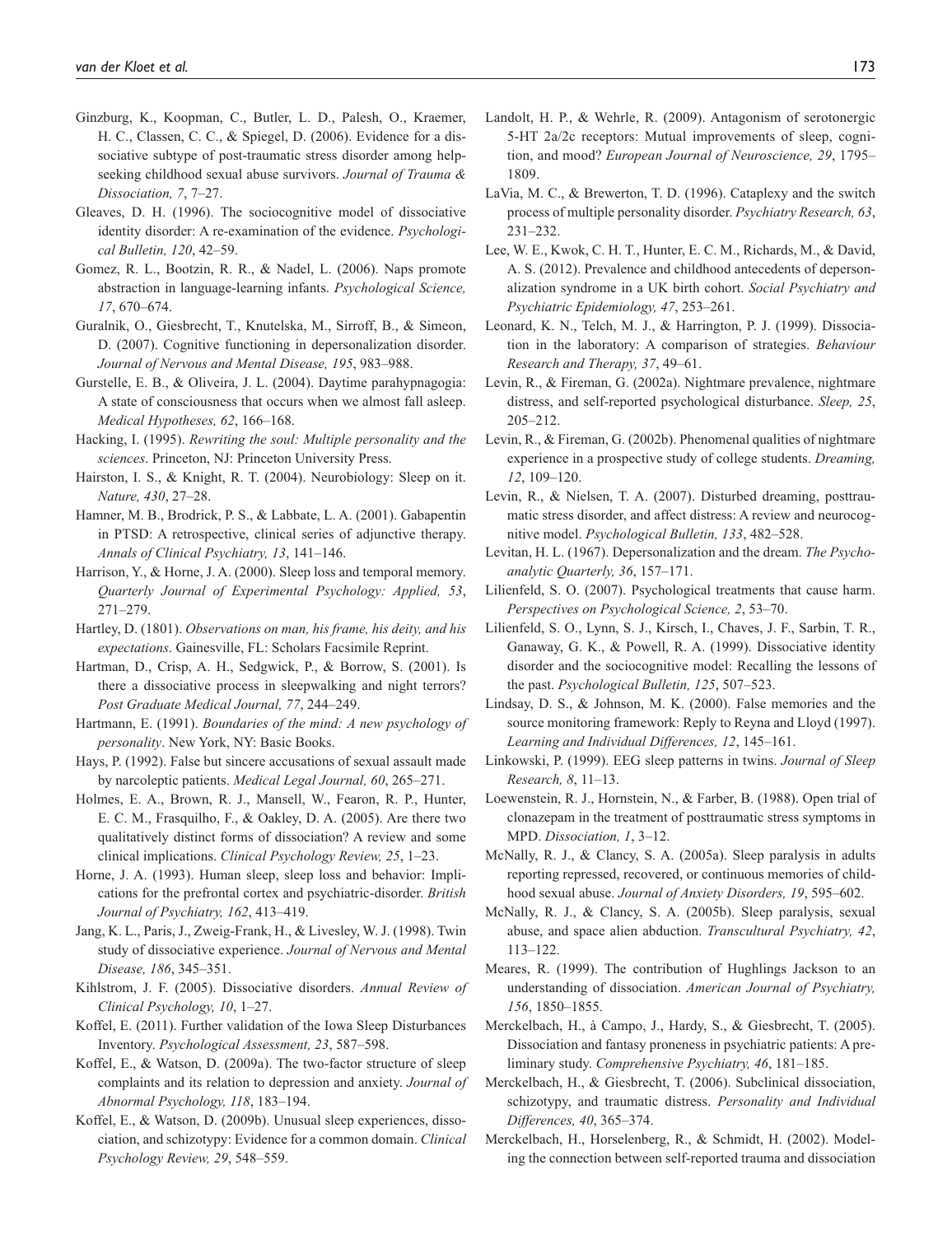in a student sample. *Personality and Individual Differences, 32*, 695–705.

- Merckelbach, H., & Jelicic, M. (2004). Dissociative symptoms are related to endorsement of vague trauma items. *Comprehensive Psychiatry, 45*, 70–75.
- Merckelbach, H., & Muris, P. (2002). The causal link between selfreported trauma and dissociation: A critical review. *Behaviour Research and Therapy, 39*, 245–254.
- Merckelbach, H., Muris, P., & Rassin, E. (1999). Fantasy proneness and cognitive failures as correlates of dissociative experiences. *Personality and Individual Differences, 26*, 961–967.
- Merckelbach, H., Muris, P., Rassin, E., & Horselenberg, R. (2000). Dissociative experiences and interrogative suggestibility in college students. *Personality and Individual Differences, 29*, 1133– 1140.
- Merckelbach, H., Zeles, G., van Bergen, S., & Giesbrecht, T. (2007). Trait dissociation and commission errors in memory reports of emotional events. *American Journal of Psychology, 120*, 1–14.
- Morgan, C. A., Hazlett, G., Wang, S., Richardson, E. G., Schnurr, P., & Southwick, S. M. (2001). Symptoms of dissociation in humans experiencing acute, uncontrollable stress: A prospective investigation. *American Journal of Psychiatry, 158*, 1239–1247.
- Moskowitz, A. (2004). Dissociation and violence. A review of the literature. *Trauma, Violence, and Abuse, 5*, 21–46.
- National Sleep Foundation. (2005). *Sleep in America poll*. Washington, DC: Author.
- Payne, J. D., & Kensinger, E. A. (2010). Sleep's role in the consolidation of emotional episodic memories. *Current Directions in Psychological Science, 19*, 290–295.
- Phelps, E. A. (2004). Human emotion and memory: Interactions of the amygdala and hippocampal complex. *Current Opinion in Neurobiology, 14*, 198–202.
- Pressman, M. R., Mahowald, M. W., Schenck, C. H., Bornemann, M. C., Montplaisir, J. Y., Zadra, A., . . . Tachibana, N. (2009). Sleeprelated automatism and the law. *Medicine Science and Law, 49*, 139–143.
- Raskind, M. A., Peskind, E. R., Hoff, D. J., Hart, K. L., Holmes, H. A., Warren, D., . . . McFall, M. E. (2007). A parallel group placebo controlled study of prazosin for trauma nightmares and sleep disturbance in combat veterans with post-traumatic stress disorder. *Biological Psychiatry, 61*, 928–934.
- Raskind, M. A., Peskind, E. R., Kanter, E. D., Petrie, E. C., Radant, A., Thompson, C. E., . . . McFall, M. M. (2003). Reduction of nightmares and other PTSD symptoms in combat veterans by prazosin: A placebo-controlled study. *American Journal of Psychiatry, 160*, 371–373.
- Rassin, E., Merckelbach, H., & Spaan, V. (2001). When dreams become a royal road to confusion: Realistic dreams, dissociation, and fantasy proneness. *Journal of Nervous and Mental Disease, 189*, 478–481
- Rauschenberger, S. L., & Lynn, S. J. (1995). Fantasy proneness, DSMIII-R Axis I psychopathology, and dissociation. *Journal of Abnormal Psychology, 104*, 373–380.
- Ross, C. A. (2005). A proposed trial of dialectical behavior therapy and trauma model therapy. *Psychological Reports, 96*, 901–911.
- Ross, C. A. (2011). Possession experiences in Dissociative Identity Disorder: A preliminary study. *Journal of Trauma & Dissociation, 12*, 393–400.
- Ross, C. A., Anderson, G., Fleisher, W. P., & Norton, G. R. (1991). The frequency of Multiple Personality-Disorder among psychiatric-inpatients. *American Journal of Psychiatry, 148*, 1717–1720.
- Rufer, M., Fricke, S., Held, D., Cremer, J., & Hand, I. (2006). Dissociation and symptom dimensions of obsessive-compulsive disorder: A replication study. *European Archives of Psychiatry and Clinical Neuroscience, 256*, 146–150.
- Sandberg, D., & Lynn, S. J. (1992). Dissociative experiences, psychopathology and adjustment, and child and adolescent maltreatment in female college students. *Journal of Abnormal Psychology, 101*, 717–723.
- Sar, V., Akyüz, G., & Dogan, O. (2009). Prevalence of dissociative disorders among women in the general population. *Psychiatry Research, 149*, 169–176.
- Sar, V., Tutkun, H., Alyanak, B., Bakim, B., & Baral, I. (2000). Frequency of dissociative disorders among psychiatric outpatients in Turkey. *Comprehensive Psychiatry, 41*, 216–222.
- Semiz, U. B., Basoglu, C., Ebrinc, S., & Cetin, M. (2008). Nightmare disorder, dream anxiety, and subjective sleep quality in patients with borderline personality disorder. *Psychiatry and Clinical Neurosciences, 62*, 48–55.
- Simeon, D., & Abugel, J. (2006). *Feeling unreal: Depersonalization disorder and the loss of the self*. New York, NY: Oxford University Press.
- Simeon, D., Guralnik, O., Schmeidler, J., & Knutelska, M. (2004). Fluoxetine therapy in depersonalisation disorder: Randomised controlled trial. *British Journal of Psychiatry, 185*, 31–36.
- Simeon, D., Hwu, R., & Knutelska, M. (2007). Temporal disintegration in depersonalization disorder. *Journal of Trauma & Dissociation, 8*, 11–24.
- Smith, G. P., & Burger, G. K. (1997). Detection of malingering: Validation of the Structured Inventory of Malingered Symptomatology. *Journal of the American Academy of Psychiatry and the Law, 25*, 183–189.
- Soffer-Dudek, N., & Shahar, G. (2009). What are sleep-related experiences? Associations with transliminality, psychological distress, and life stress. *Consciousness Cognition, 18*, 891–904.
- Soffer-Dudek, N., & Shahar, G. (2011). Daily stress interacts with trait dissociation to predict sleep-related experiences in young adults. *Journal of Abnormal Psychology, 120*, 719–729.
- Spanos, N. P. (1996). *Multiple identities and false memories: A sociocognitive perspective*. Washington, DC: American Psychological Association.
- Spiegel, D., Loewenstein, R. J., Lewis-Fernandez, R., Sar, V., Simeon, D., Vermetten, E., . . . Dell, P. F. (2011). Dissociative disorders in DSM-5. *Depression and Anxiety, 28*, 824–852.
- Spitzer, C., Vogel, M., Barnow, S., Freyberger, H. J., & Grabe, H. J. (2007). Psychopathology and alexithymia in severe mental illness: The impact of trauma and posttraumatic stress symptoms. *European Archives of Psychiatry and Clinical Neuroscience, 257*, 191–196.